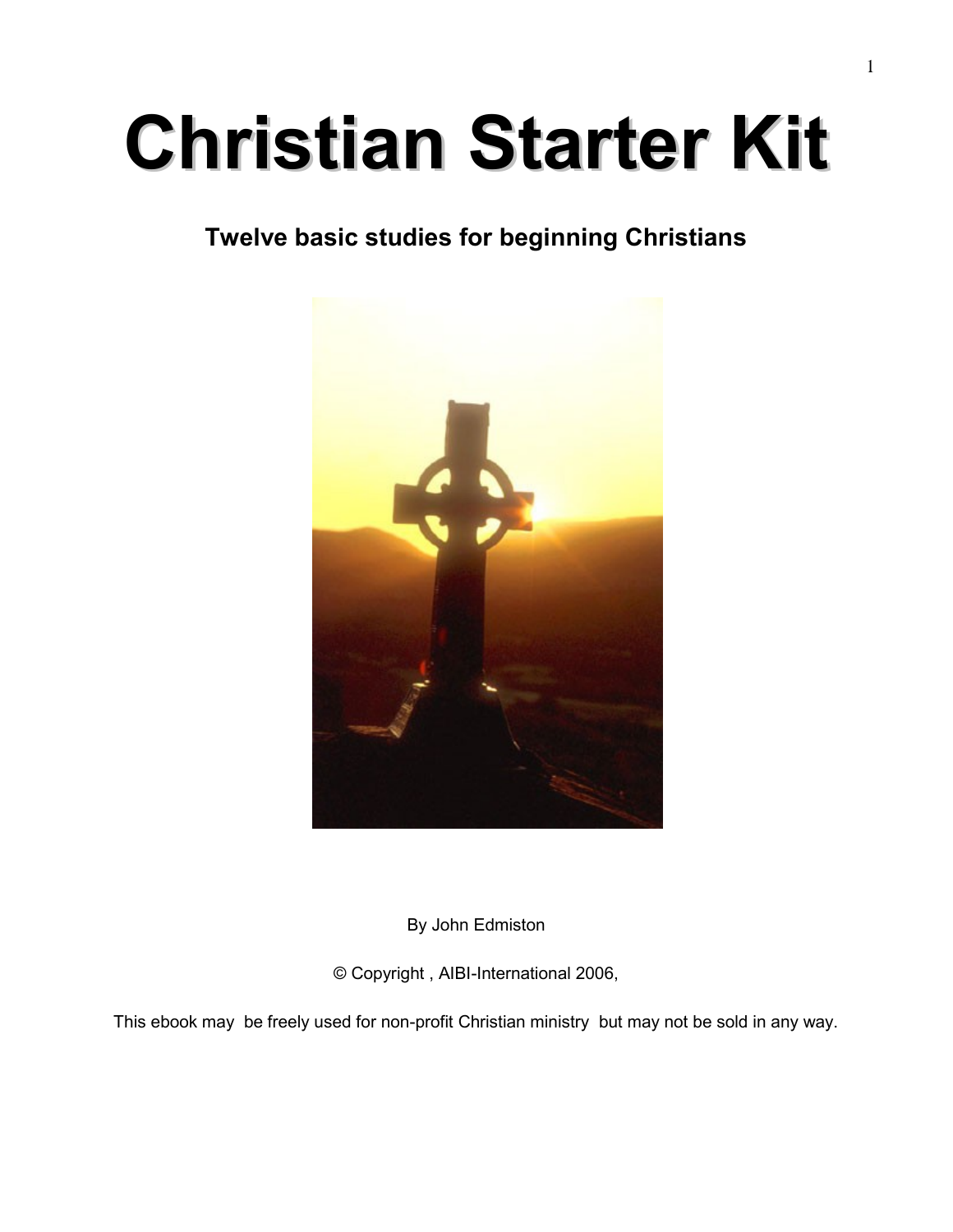## **How To Become A Christian**

#### **Matthew 7:7 NKJV)"Ask, and it will be given to you; seek, and you will find; knock, and it will be opened to you."**

This is the basic secret of becoming a Christian - you have to *want to follow Jesus*. I can't make you follow Jesus, no-one can. Its between you and God. In your seeking there are a few facts that make the journey a whole lot easier and quicker.

We call this set of facts "the good news of Jesus Christ" or "the gospel" for short. This article is about the gospel and attempts to give you a few facts to help you believe.

**Fact 1.** Everyone, absolutely everyone has fallen short of God's glorious holy standards for their lives. You might not have murdered but you probably have lied. You may not have slept with someone else's wife or husband - but you probably have hated someone or been unjust or cruel. Sin is not just sexual sin or murder, it includes being greedy, jealous, and envious. It includes our thought life too! All that we think in our imaginations is known to God. That is why Paul the apostle can write: **(Romans 3:23 NKJV) "for all have sinned and fall short of the glory of God".** All includes me - and it also includes you.

**Fact Two:** God is holy and just therefore He punishes sin. The Bible says: **(Romans 6:23 NKJV) "For the wages of sin is death, but the gift of God is eternal life in Christ Jesus our Lord."** Sin carries the death penalty. There are two kinds of death referred to in the Bible - physical death and eternal spiritual death. Eternal spiritual death means going into torment in Hell forever and ever, it means separation from God, from goodness, from truth, from sanity, from happiness and light. It is eternal torment and disintegration. When we refuse to follow God and obey Him we are rebelling against our Creator and the Source of Life. If we rebel against the Creator it is us who lose. It is God who sustains us, not the other way around! When we tell the Source of Life to stay away from our life and not to interfere we are actually saying "don't supply me with life". To sin, to disobey God, is to attack ourselves in the long run. Its like speeding - fun until you have to stand before the Judge. Unfortunately the sentence for a life of sin is not a speeding ticket - it is eternal death.

**Fact Three:** Jesus took our punishment for sin when He died upon the Cross. God prepared a way for sin could be dealt with - through special sacrifices. In the Jewish sacrificial system this was a perfect animal without spot or blemish. Jesus was sinless and was the perfect sacrifice for all the sins of all people for all time. The Bible tells us that God saw that everyone had sinned and was in danger of Hell. He decided to rescue them by sending Jesus to die instead of them. Jesus died on the cross went down into the world of the dead, took our punishment fully and was raised from the dead three days later. Our sins were "nailed to the cross" and dealt with when Jesus died.

#### **(Romans 5:8 NKJV) But God demonstrates His own love toward us, in that while we were still sinners, Christ died for us.**

Anyone who believes in Him can now have their sins forgiven because Jesus' sacrifice has provided forgiveness for everyone who wants it. Some people are too proud to want God's forgiveness. They think they can get to Heaven without the help of Jesus. But as we saw before they can't- because they, like you and I, are guilty before God. And the thing about guilt is that it takes only one crime to make you guilty and deserving of punishment. A thief cannot say "but I did not kill" and a murderer cannot say "I did not steal" - their one crime makes them guilty. So it only takes one sin to make us guilty before God and no-one can say they are good enough for heaven. We all need to accept what Jesus did for us and say thank you to God for it if we are to become true Christians.

**Fact Four:** The way to become a Christian is by living by two key truths. These key truths are that Jesus Christ is Lord and that He rose from the dead. The first says that He is boss of your life, of your family, and even of the government. Jesus Christ is the "ultimate authority" ; He must be obeyed. So when you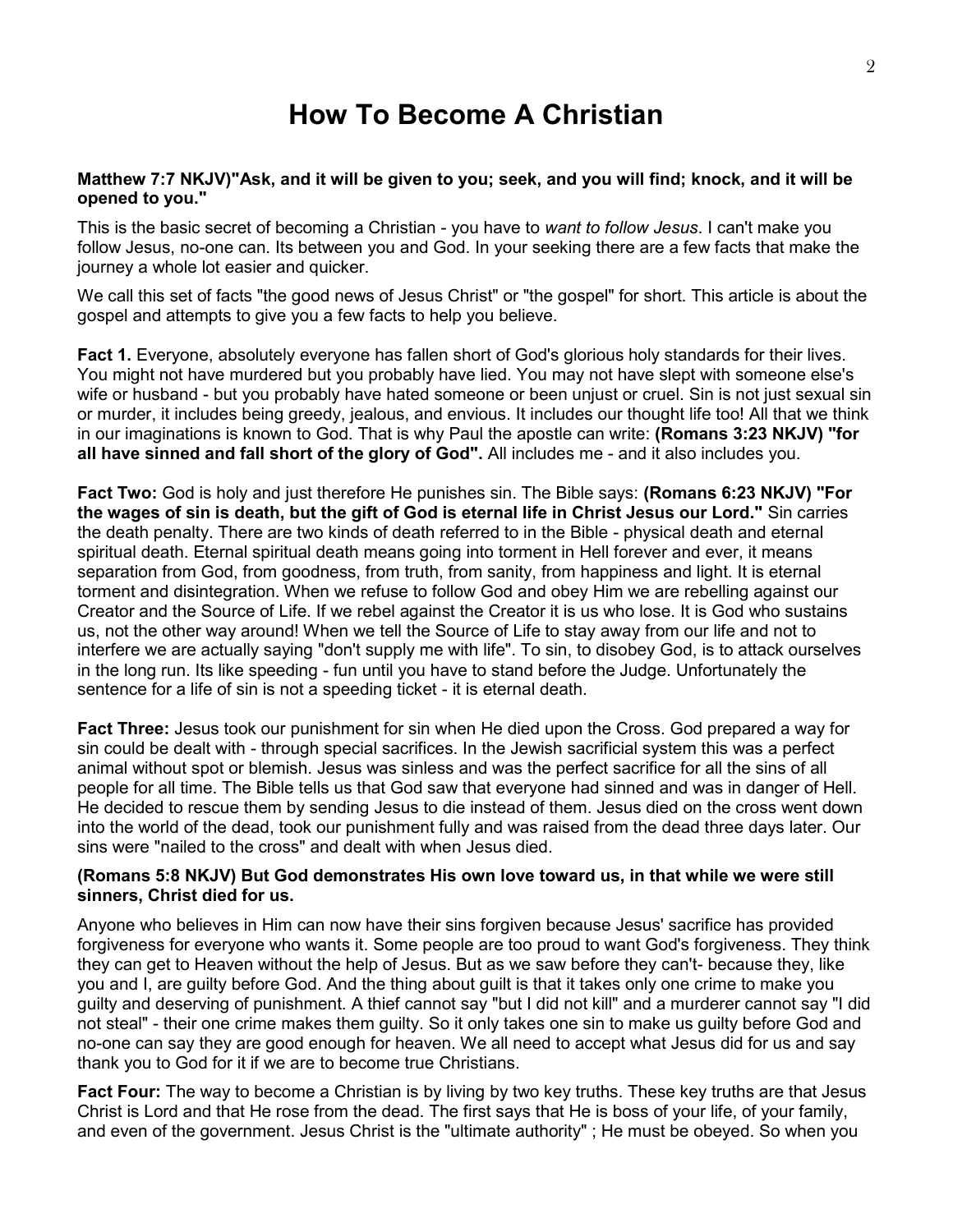read the Bible and see a commandment of Jesus you must do it. Once you become a Christian you are like a soldier under the command of Jesus Christ. However His commands are not petty or small-minded. His commands are life-giving, true and the way to salvation and a fulfilling life. Jesus says "My yoke is easy and my burden is light." Being a Christian is not meant to be an impossible struggle but a joyful celebration of life. The second thing we have to live by is that Jesus Christ rose from the dead. This means that we accept that He lived (how else did He die?), that He died (how else did he rise from the dead?), and that God raised Him from the dead on the third day. This means that we too will be raised from the dead to have a life that both lasts for eternity and shares the joy of heaven. The Bible states why we have to believe these things as follows:

**(Romans 10:9-13 NKJV) that if you confess with your mouth the Lord Jesus and believe in your heart that God has raised Him from the dead, you will be saved. {10} For with the heart one believes unto righteousness, and with the mouth confession is made unto salvation. {11} For the Scripture says, "Whoever believes on Him will not be put to shame." {12} For there is no distinction between Jew and Greek, for the same Lord over all is rich to all who call upon Him. {13} For "whoever calls on the name of the LORD shall be saved."**

## **A Prayer For Those Who Would Like To Become Christians**

If you would like to become a Christian then please pray the following prayer:

Dear God, I would like to become a Christian. I know that I have not lived as you want me to. I know I need you to forgive me for all the sins I have done. I ask that you will please forgive me because of what Jesus did on the cross. I believe He died on that cross to take my sins and that You raised Him from the dead. I want to have eternal life from God so that I can follow Jesus and obey Him forever as my Lord. Please make me a Christian now. Amen.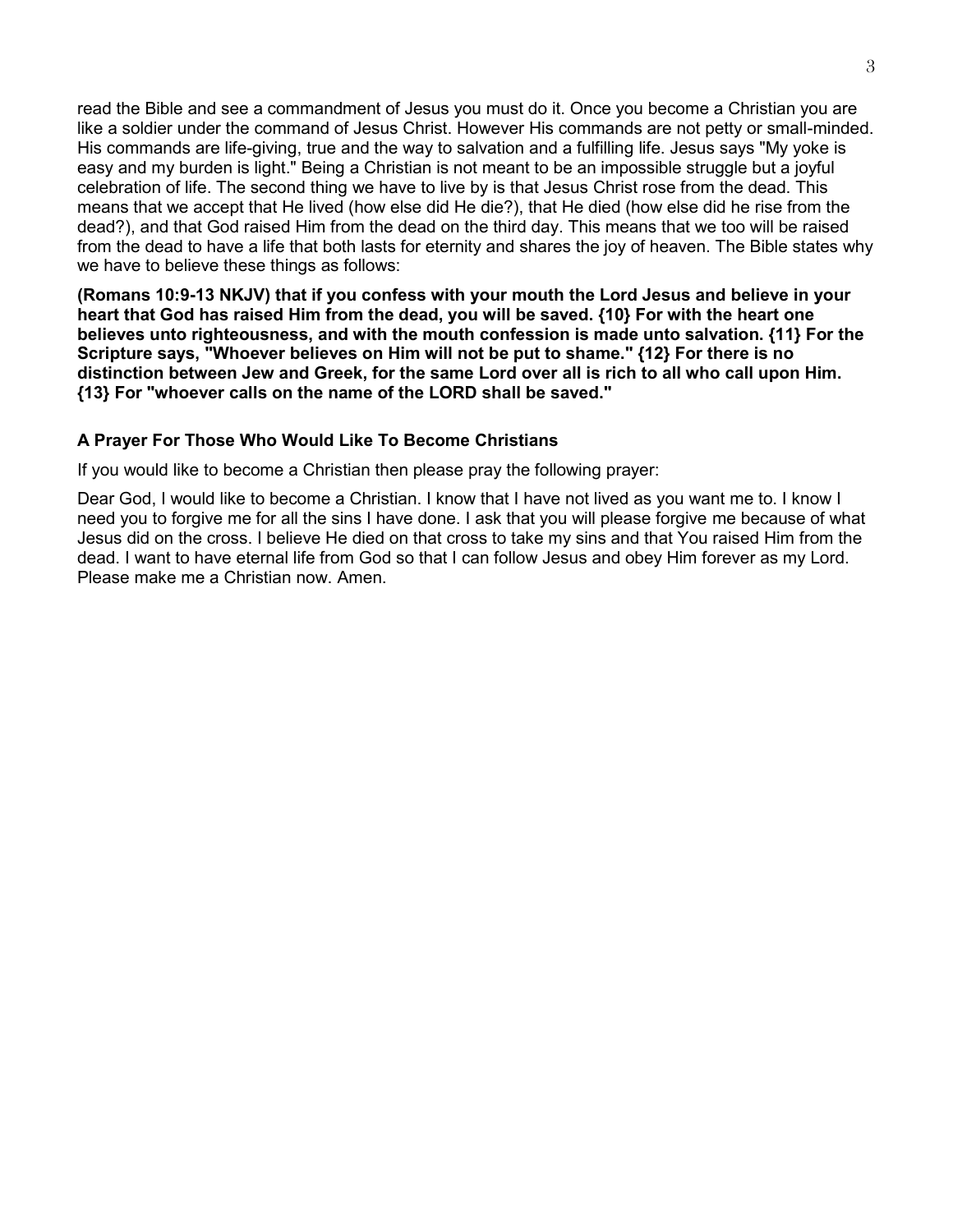## **How To Be Sure That You Really Are A Christian**

**(John 1:12 NKJV)** But as many as received Him, to them He gave the right to become children of God, to those who believe in His name:

**(Romans 10:9-13 NKJV)** that if you confess with your mouth the Lord Jesus and believe in your heart that God has raised Him from the dead, you will be saved. {10} For with the heart one believes unto righteousness, and with the mouth confession is made unto salvation. {11} For the Scripture says, "Whoever believes on Him will not be put to shame." {12} For there is no distinction between Jew and Greek, for the same Lord over all is rich to all who call upon Him. {13} For "whoever calls on the name of the LORD shall be saved."

It is not uncommon for people who have just become Christians to doubt that they really are Christians. The emotions that felt so good on day one wear off and normal life seems to return. But something different has happened and your friends will notice it - often before you do. The two bible verses above give us reassurance when we start doubting that we really are Christians.

The first bible verse tells us that everyone who receives Jesus Christ into their life is given the right to become a child of God. The chief characteristic of children of God is faith they "believe in His name". This means that they trust Jesus and know that He is the way to God. Therefore if you have prayed and received Jesus Christ into your life then God has given you the right to become a child of God.

The second bible verse above tells us the two things that we need to believe if we are to truly be Christians. The first of these is that we must believe in our heart that Jesus Christ was raised from the dead. In order to believe this we need to believe that Jesus Christ actually lived, died on a cross and then was raised from the dead by God. This is critical to our proper understanding of Christianity. If Jesus did not really exist then our sins are not paid for by anyone and we are still in danger from God's wrath. If Jesus lived but was just a good man and a teacher but did not die on the cross then we have the same problem plus another one. His teachings are so high that unless our sins are forgiven and we have confidence before God then it would be absolutely impossible to live the Christian life. If Jesus really did die on the cross but did not rise from the dead then we would have no way of knowing if He had truly conquered death. But when we believe the well attested historical fact that Jesus did rise from the dead then we affirm all the central truths of the Christian faith.

The second thing we have to believe and live by is that Jesus Christ is Lord. This is to say that Jesus is the Supreme Commander of the universe and is above every individual, government or human structure. This means that we must obey His orders, called commandments. The sign that we believe that Jesus Christ is Lord is if we are prepared to speak it out of our mouths before other people. This is the minimum amount of Christian obedience.

Do you believe in your heart that Jesus Christ has been raised from the dead? Are you prepared to confess with your mouth that Jesus Christ is Lord? If so, the bible promises you in the book of Romans that you will be saved and that this applies to everyone who does these things. I suggest you go over these verses until you are sure in your heart that you have become a Christian.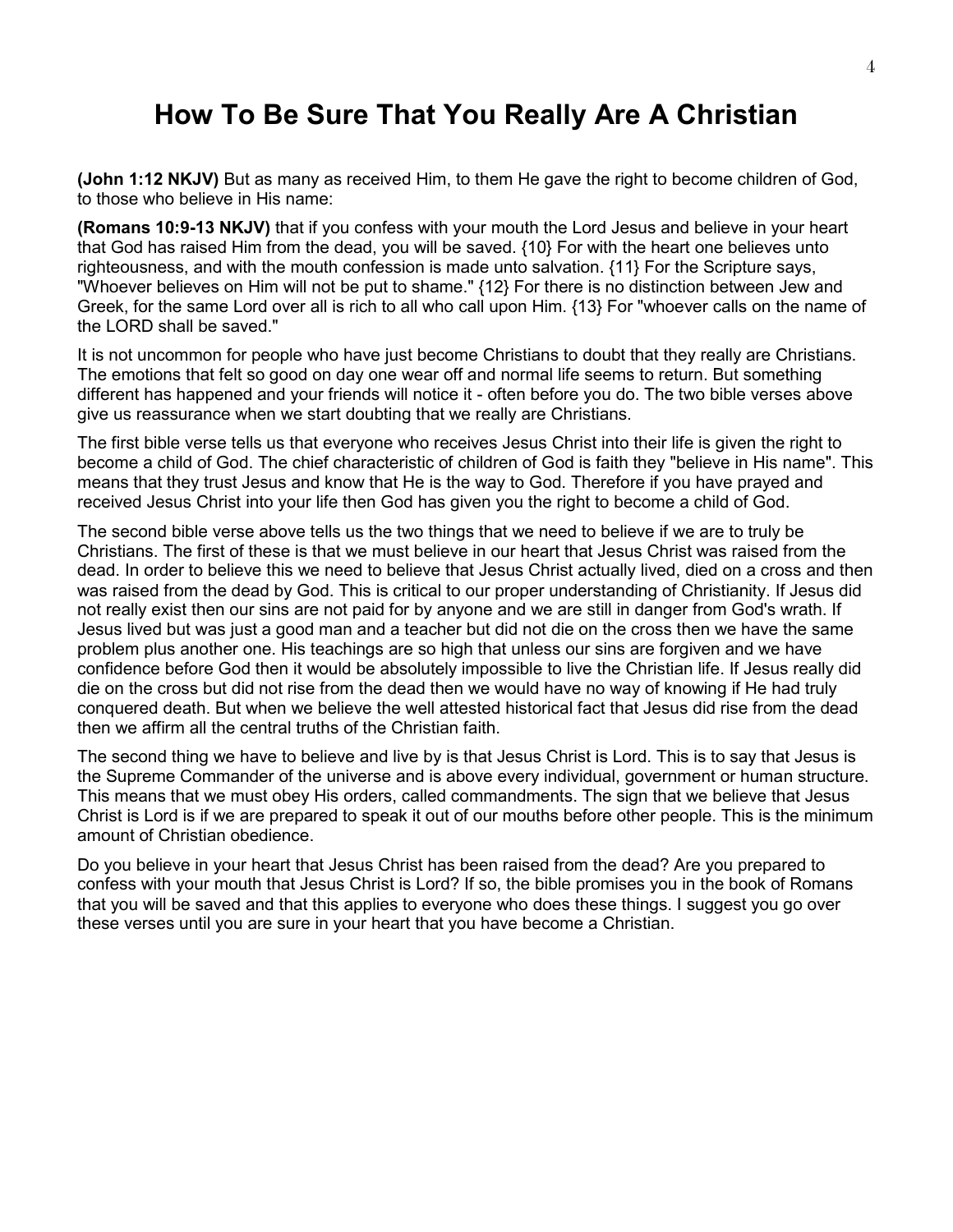## **How To Read The Bible**

One of the first questions we ask is "how can I understand the bible"? The bible is a book that comes alive to Christians - but lacks impact to those who don't believe.

The best place to start is with the gospels, that is the books of Matthew, Mark, Luke and John. These books document the life of Jesus and help us to believe. They are at the beginning of the section called the New Testament. This is about three quarters of the way into your bible. Your bible should have a table of contents at the front so you can look up the various books of the bible. There are many translations of the bible available in English. In other languages there are often two or three translation available. If you look up the United Bible Societies home page on the Internet, they have many language translations available there. Try and get a bible that speaks to your heart in a language that you can understand and which is accurate to the original text. The bible was originally written in the Hebrew and Greek languages and has had to translated to all the languages of the world since. However it has always been very carefully translated and you can trust all the major bible translations.

When you read the bible take a pen and note book with you and write down the things you discover and the questions you have. Try and read about a chapter at a time and think it over carefully. Here are a few questions that will help you dig into the bible. What is this passage saying about God? What is this passage saying about Jesus? What is this passage saying about the Holy Spirit? Is there a command to obey? Is there a principal to learn? Is this saying something to my life right now? Is there a prayer I can pray? How can I apply it in my everyday life? Write the answers to these questions in your note book and you will soon build up a treasure house of scripture knowledge. It is important to pray as you read the bible. It doesn't have to be a long prayer, just something like "Dear God show me what this means and help me to obey".

It is good to read the bible in a quiet place relatively free from distraction. I read the bible in an armchair late at night when everyone else is asleep. Other people get up very early in the morning to read their bible and others find a quiet place at lunch time. There is no magic way to read the bible and it is not a magic book. You read it just like any other, using your mind and thinking hard and also allowing it to speak to your heart. As you keep reading you will find some things are said over and over again in the bible. These are the things that God wants us to pay most attention to. Commands like love one another, forgive those who have hurt you and do not judge people are in this category. These are the things you should major on. Do not get distracted into side issues or useless arguments. Read the bible to grow in Jesus Christ and to live better not to win arguments. (2 Timothy 2:14 NIV) Keep reminding them of these things. Warn them before God against quarreling about words; it is of no value, and only ruins those who listen.

There are some books to help you read to bible. The most common helps are concordances, bible dictionaries and commentaries. Any good Christian book store will have these. There are also some very good computer programs such as Quick Verse, Logos and the On Line Bible to help you study scripture. Why not go now and start reading about the birth of Jesus in Matthew chapter 1.

#### **For a bible reading plan see the next chapter...**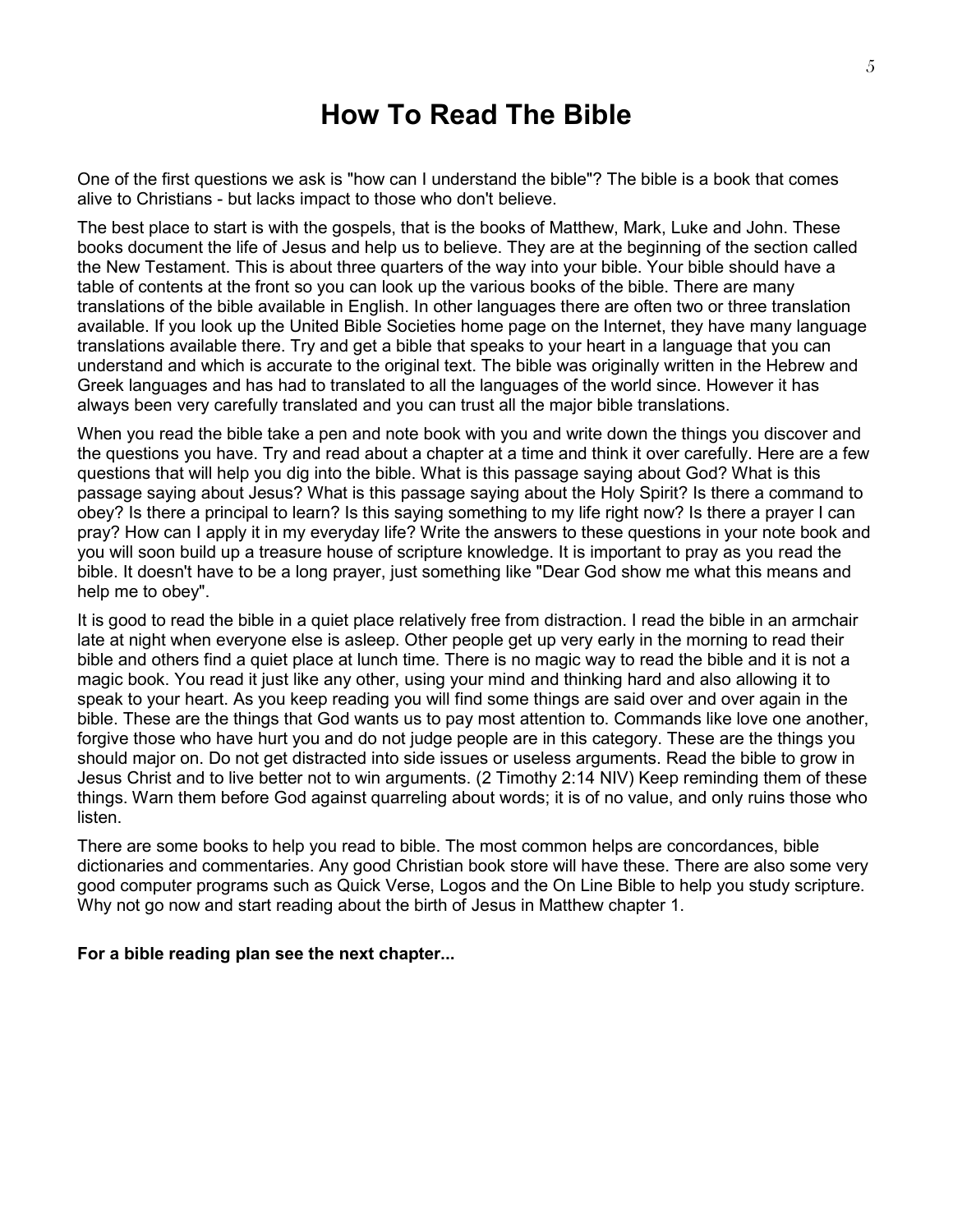# **Daily Bible Reading Program**

The Bible is the main source of our knowledge about God. It is His inspired and authoritative Word that has the power to build faith , hope and truth into our lives. The following Daily Bible Reading Program will help you to work through the Bible systematically so that the Word of God dwells richly in your life and produces joy in your heart.

#### **About The Bible**

The Bible was written over 1500 years between about 1400 BC and 95AD. The Old Testament is God's dealings with Israel and consists of 39 books written and collected together over 1000 years from 1400BC to 400BC. Then there was a big gap of 400 years until Jesus was born. The New Testament consists of 27 books written between about 50AD and 95AD and is the record of the life and gospel of Jesus Christ. The Old Testament was originally written in Hebrew and Aramaic while the New Testament was written in Greek. Thus the Bible you read is a translation of these original ancient manuscripts which were very carefully preserved and translated.

#### **The Index /Table Of Contents**

Because the Bible was written by many people over a long period of time, the books of the Bible are not arranged alphabetically but topically, chronologically and by the type of writing. It is a bit confusing at first. So most Bibles have an Index or Table of Contents in the front. This will give you the page numbers of the various books of the Bible. So if your pastor says to look up the book of Romans, you go to the Index and find it there**,** and then go to the page it indicates.

#### **The Structure Of The Bible: Testaments, Books, Chapters and Verses..**

When you open your Bible and look at it you will notice it is not structured like most other books, it is written more like a legal document in which everything is numbered. It is important to understand this structure.

The Bible is divided into two **Testaments**, (a Testament is like a will or contract), the Old Testament which mainly details God's dealings with the nation of Israel and the New Testament which contains material about Jesus and the Church. Each Testament contains many separate **"books"** which were originally bible scrolls written by various prophets and apostles. The Old Testament contains 39 books and the New Testament contains 27 books.

Each book is divided into **chapters** - which generally are about one or two pages long. Each chapter is then divided into **"verses"** which are short sections of Scripture, generally about a sentence or a paragraph in length. The verse numbers were put in there to help people find their place in the Bible.

Eventually people came up with a shorthand notation to refer to bible verses that describes the book, chapter and verse. The shorthand consists of the name of the book, followed the a space, then the number of the chapter, a colon, and then the number of the verse like this: John 3:16 or Romans 8:1

So John 3:16 indicates the book of John, chapter 3, and verse 16 and Romans 8:1 indicates the book of Romans, chapter 8, and verse 1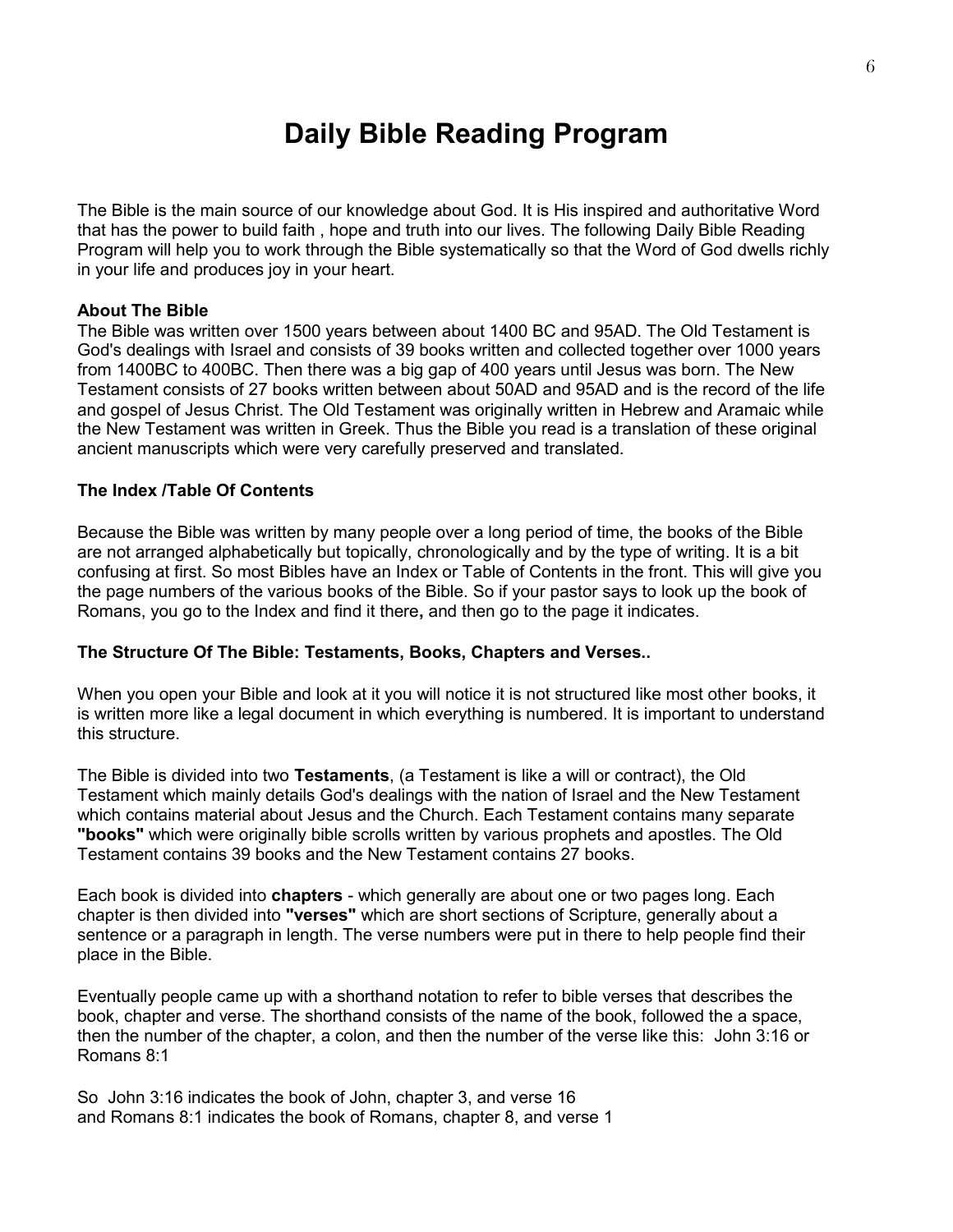So when someone says something like "please find James 3:16" this is what you do:

- 1. Go to the index and find the book of James (it is in the New Testament)
- 2. Go to the page number for the book of James indicated in the index.
- 3. Then turn the pages until you get to chapter 3
- 4. Then look down until you find verse 16

It is good to practice this for ten minutes or so until you get really used to it.

## **A Bible Reading Method You Can Use**

The following is the bible reading method developed by the Scripture Union movement that promotes daily Bible reading in over 120 countries around the world. It is very simple: Pray, Read, Think, Pray

**Pray:** Ask God to open up His Word to you. "Lord open my eyes that I may see wonders from your Word".

*Read***:** Read a short passage of Scripture about ten to fifteen verses or a chapter. Start with the New Testament first and read it in order from Matthew to Revelation.

**Think:** Think about what you have just read and ask some of the following questions:

- 1. What does the passage say about God? What does it say about the Father, about the Son and about the Holy Spirit?
- 2. What does the passage say about life? Does it teach some important principles? Is there a command to obey, a warning to heed, some wise advice for living?
- 3. What does the passage say about your daily situation? Is there something you should be doing? Does it shed light on your professional life, family life or church participation?
- 4. Has Jesus spoken to you in a special way through the Bible today? If so what did He say to you?

*Pray***:** Write out a prayer to God based on what you have learned from your Bible reading. Something like "Lord help me to love my neighbor as myself." or whatever lesson you have learned that day.

#### **Where To Start**

Where should you start when reading the Scriptures? With the material about Jesus. That is the New Testament and especially the gospels. Here is my suggested order for reading the whole Bible. It will take about three years to finish if you read one chapter per day and one year to finish if you read 3 or 4 chapters a day.

- 1. Read the New Testament in order, starting with Matthew and going book by book until you reach the last chapter of Revelation. This will give you a good idea bout Jesus, the Church and Christian living.
- 2. Then go back to the beginning of the Bible and read Genesis, Exodus and Deuteronomy which tells you how things began and God's order for Creation, mankind and society.
- 3. The read the Psalms in order from 1 to 50 then take a break (there are 150 of them).
- 4. Read Isaiah 40-66, Daniel, Amos, Hosea, Jonah, Haggai, Zechariah, Lamentations and Malachi which should help you grasp the prophets.
- 5. Then read Proverbs, Ecclesiastes, Job, and Song of Solomon known as the Wisdom Literature.
- 6. Joshua , Judges, Ruth, 1 & 2 Samuel, 1& 2 Kings, 1& 2 Chronicles this will give you a good grasp of the history of Israel.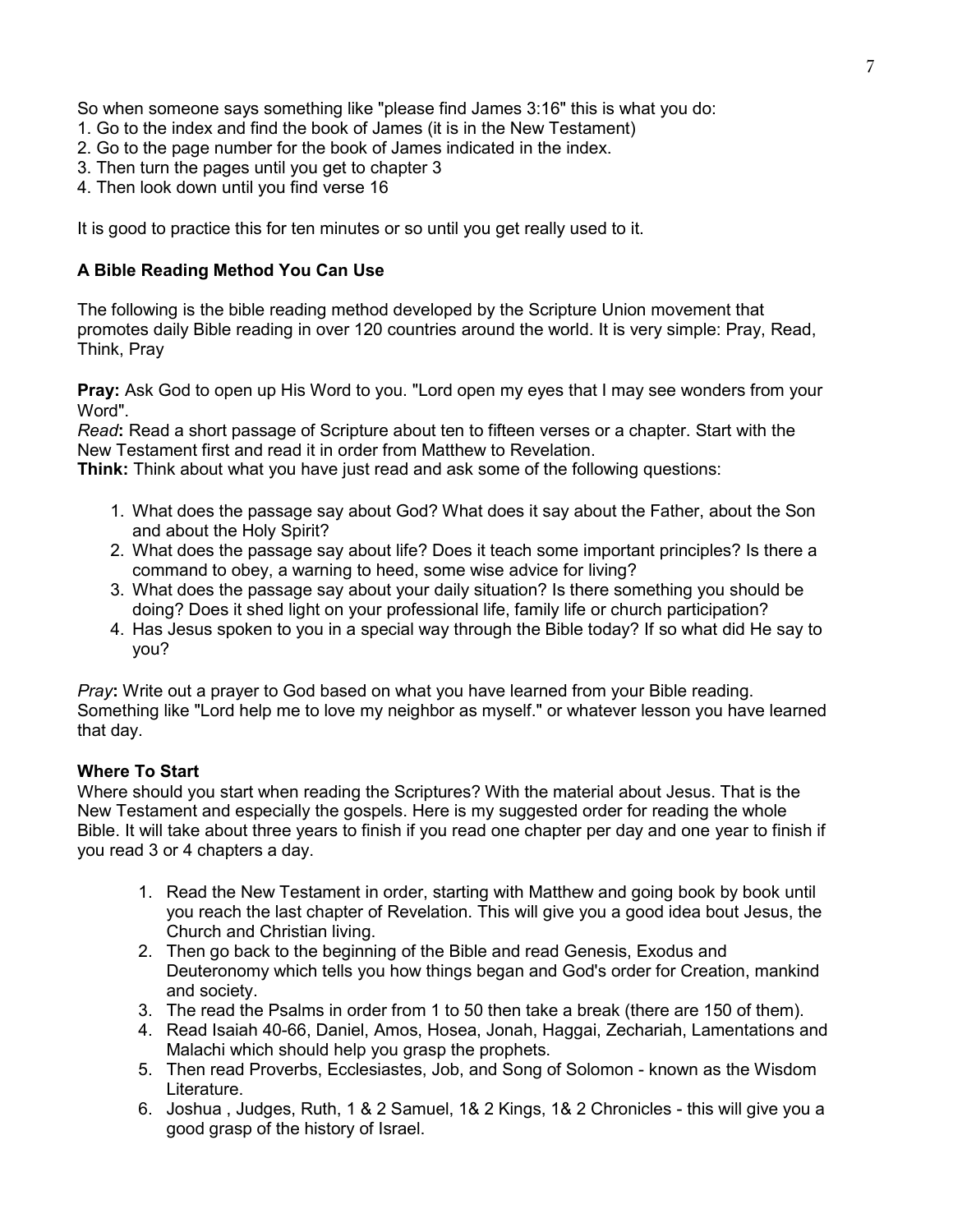- 7. Then go back and read the New Testament from start to finish all over again.
- 8. Then go back and read another 50 Psalms (51-100)
- 9. Then tackle the Old Testament laws in Leviticus and Numbers.
- 10. More prophets Ezekiel, Isaiah 1-39, Jeremiah these are the "major prophets"
- 11. Finish with some less known books Ezra, Nehemiah, Esther, Joel, Obadiah, Micah, Nahum, Habbakkuk, &Zephaniah
- 12. Then finish the last 50 Psalms (101-150)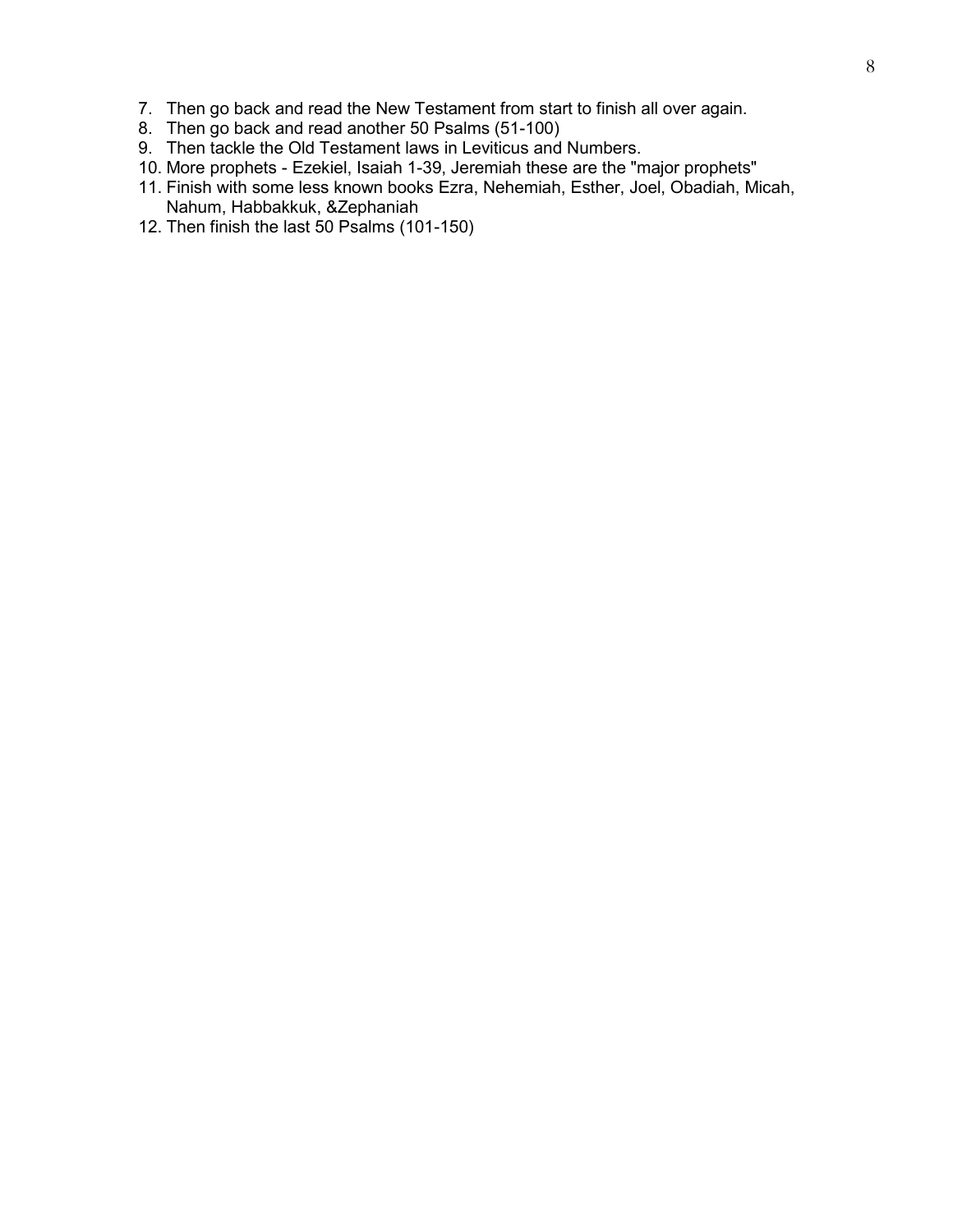## **What Is The Best Bible To Use?**

Many people are confused by the large number of different bible translations available. This has come about because the Bible was written in three original languages Hebrew (most of the Old Testament) Aramaic (some of the OT) and Greek trade language of the 1st century known as koine Greek (the New Testament). There are basically four types of bibles depending on how they choose to do the translation process:

**Literal translations:** These translate the bible with word by word and are very accurate. While they are very faithful to the original text they can be somewhat clumsy when put into English. Literal translations include the King James version, The New King James Version, the Revised Standard Version, the New Revised Standard Version, and the New American Standard Bible. My favorites here are the New American Standard Bible and the New King James version.

**Dynamic translations:** Are translated phrase by phrase or concept by concept. They are still quite accurate but not as literally accurate as those above. They are much easier to read and understand. They include the Good News Bible, the New international Version, The Contemporary English Version and many others. The NIV is the best dynamic translation. For people using English as a second language the Contemporary English version is excellent.

**Paraphrases:** Very loose translations of the bible they rearrange the material within each paragraph so it flows smoothly and put the bible into very contemporary concepts. They should not be used for in-depth bible study but are very easy for daily bible reading. Many find them helpful but personally I do not use them. They include the Message, the Living Bible, the New Living Bible, and many others.

**Wrong or Misleading Translations:** These include the New World Translation of the Jehovah's Witnesses and other versions produced by cults. It also includes the Amplified Bible which includes words in brackets that can seriously mislead some readers.

From all the above here are my recommendations:

**Translations:** You should use the most accurate version available in your heart language. It should also be sufficiently modern for you to read it easily. The King James or Authorized Version is a very accurate Bible but was written four centuries ago in a different form of English known as Elizabethan English. Many of the words it uses are now obsolete or have changed meaning for instance the word "prevent" means "to go before" in the King James Version and the word "handsome" means sly and tricky - not attractive. So because it can confuse people I do not generally recommend the King James Version. The New King James Version is an equally accurate translation with more modern English and is the main one I use. Other good translations include: NASB (New American Standard Bible), NRSV (New Revised Standard Version), and the NIV (New International Version). Some easy to read but not so accurate translations include The Living Bible (LB) , The New Living Bible (NLB), The Message, The Good News Bible(GNB) and the Contemporary English Version (CEV). Avoid some poor translations such as the New World Translation by the Jehovah's Witnesses and the Amplified Bible - both contain serious errors. I mainly use the New King James Version and the New American Standard Bible as they are very accurate translations.

**Study Bibles:** A study bible is a bible translation plus footnotes that explain the text and help the reader to grasp its message. They are very useful and every Christian should own one. The NIV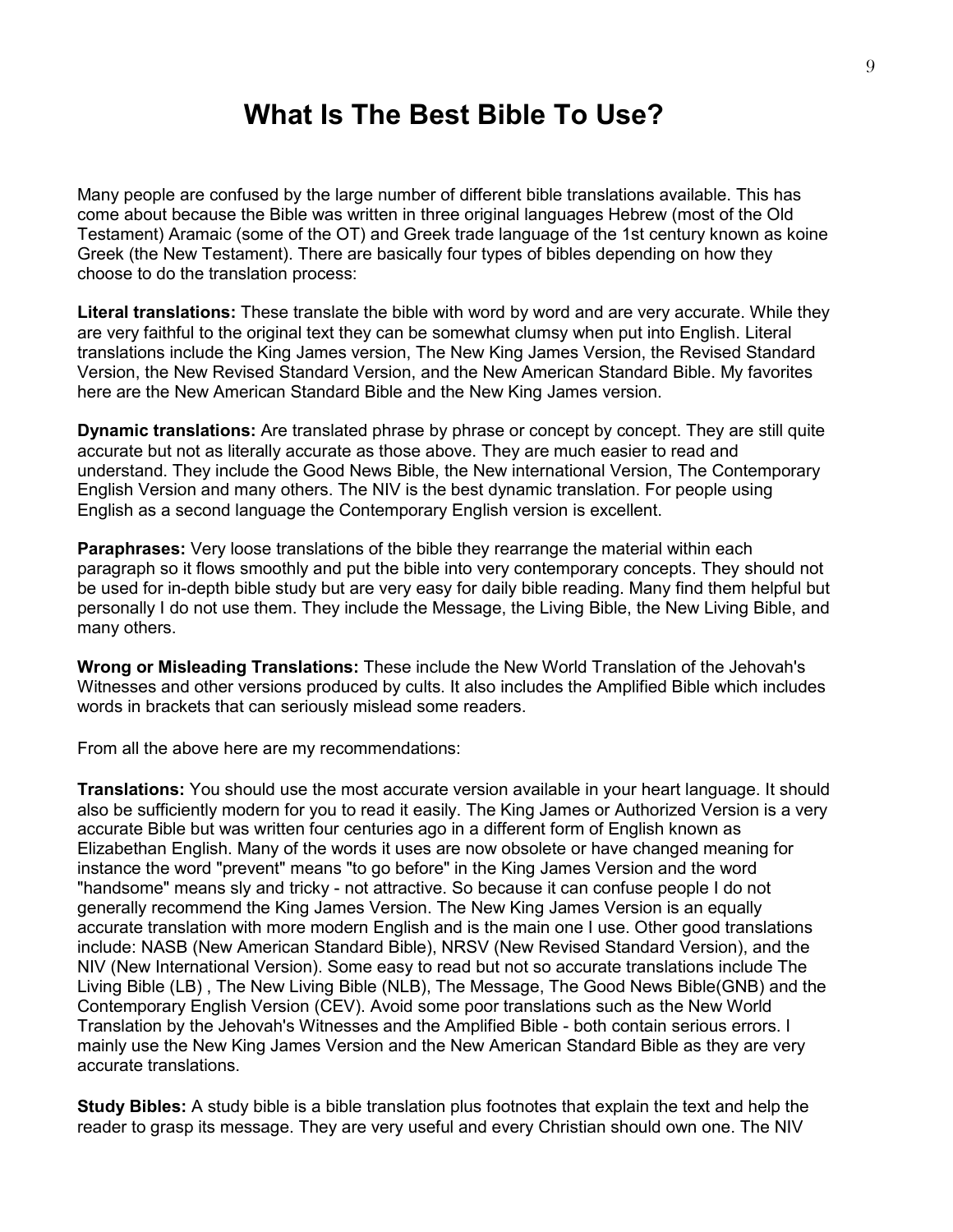Study Bible is the bible I give to people when they are converted. The NIV translation is easy to read, quite accurate and the notes and helps in the NIV Study Bible are excellent. The Open Bible with a New King James Version translation would also be a very good choice. If you want just one Bible version the ones I recommend are The Open Bible, the Thompson Chain Reference Bible and the NIV Study Bible. The Open Bible and the Thompson Chain Reference have the advantage of having a variety of translations available in their formats.

## **Finding The Time**

Fifteen minutes is about all you need to read a chapter of the Bible, think, take a few notes, then pray. I do my daily bible reading first thing in the morning as I wake up with my first cup of coffee for the day. Other people have their 'quiet time" on the train on the way to work or at lunch on a bench in the park. For many years I had my bible reading time at night just before I went to bed. Any time that you can carve out as a habit on every day of the week is the best time. Find a quiet place where you can pray and read and think in private and follow the Scripture Union method above. We "find time" for those things that are important to us and surely meeting God in His Word should be the most important thing in our lives. You do not have to use special words or kneel down or adopt a special bodily posture, it is the attitude of your heart that counts. I like praying as I walk.

## **Books and Resources That Can Help You Understand The Bible**

- 1. *How To Read The Bible For All Its Worth* by Gordon Stuart and Douglas Fee is a truly excellent book that will help you understand how the Bible should be read. IVP press I think. Available in most good Christian bookstores. Other good books about the Bible include: *Evidence That Demands A Verdict* by Josh McDowell, *The New Testament Documents Are They Reliable?* by F.F. Bruce and *The Canon of Scripture* by F.F Bruce.
- 2. **Commentaries** these analyze passages of the bible in-depth. The Tyndale commentary series is good enough for most people while pastors and bible students might want to use the Word commentaries or the New International commentaries on the OT and NT. Some good one volume commentaries that treat the whole Bible in one volume are available - just ask your Christian bookstore. An excellent older devotional commentary is Matthew Henry's commentary.
- 3. **Maps and Archaeology/Bible Lands** Knowing a bit about the life and times, history and culture of people in Bible lands can be fascinating and very helpful. The New Bible Dictionary is a modern up to date compilation that helps you find all you need to know about the life and culture. Good material is also available on the Internet and on CD-ROM.
- 4. **Concordances/Bible Programs** a concordance is like an extensive index to the Bible that lists the words in the Bible and where they can be found. They are very helpful in bible study so that you can easily find all the verses on "money" or some other topic and find out all the Bible has to say about it. Bible programs allow you to do this very quickly on a computer and have many other helps as well. Good concordances include Strong's, Young's and Crudens while good bible search programs include Quickverse, and Logos.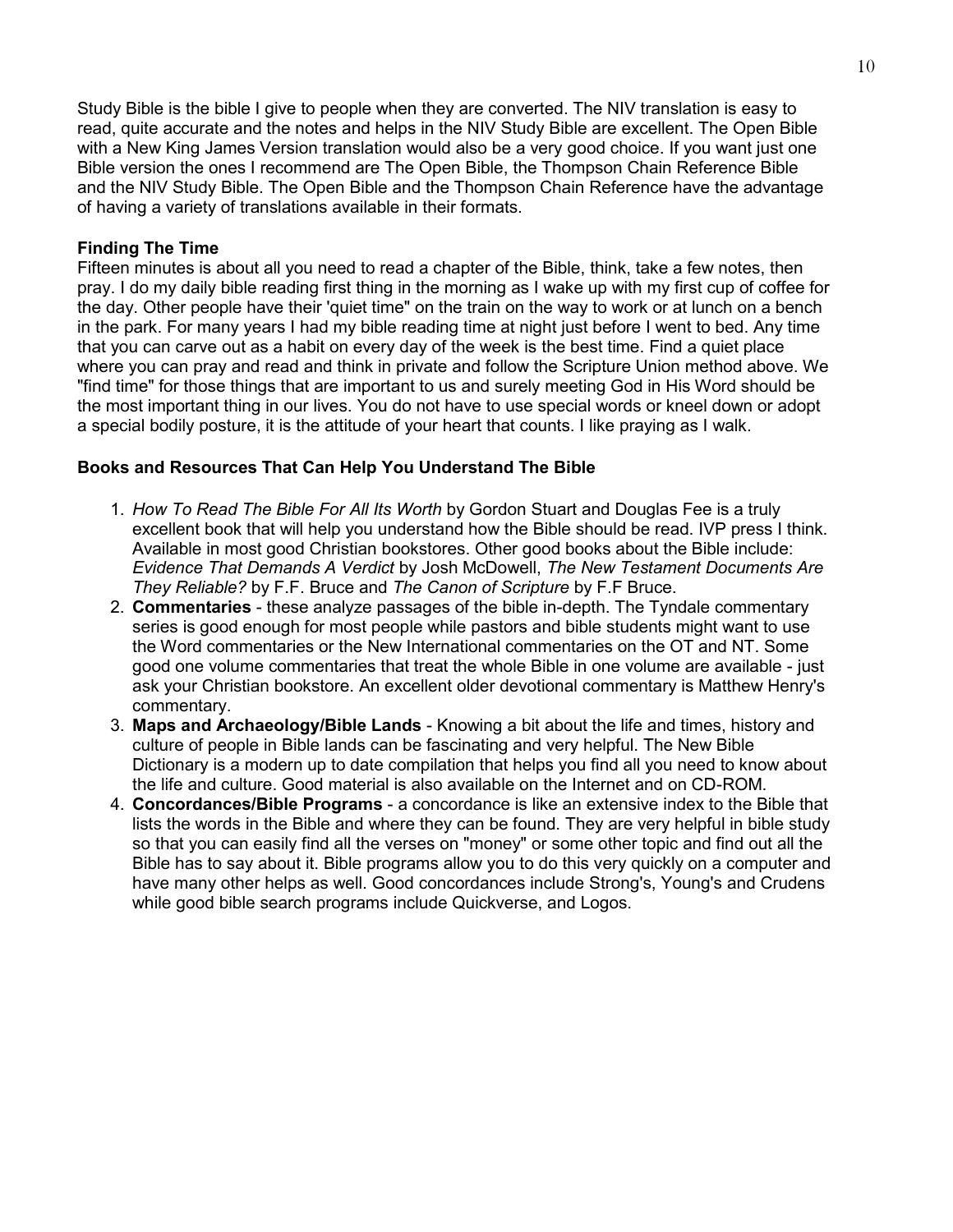# **How To Pray**

## **The Lord's Prayer**

(Matthew 6:5-18 NKJV) "And when you pray, you shall not be like the hypocrites. For they love to pray standing in the synagogues and on the corners of the streets, that they may be seen by men. Assuredly, I say to you, they have their reward. {6} "But you, when you pray, go into your room, and when you have shut your door, pray to your Father who is in the secret place; and your Father who sees in secret will reward you openly. {7} "And when you pray, do not use vain repetitions as the heathen do. For they think that they will be heard for their many words. {8} "Therefore do not be like them. For your Father knows the things you have need of before you ask Him. {9} "In this manner, therefore, pray: Our Father in heaven, Hallowed be Your name. {10} Your kingdom come. Your will be done On earth as it is in heaven. {11} Give us this day our daily bread. {12} And forgive us our debts, As we forgive our debtors. {13} And do not lead us into temptation, But deliver us from the evil one. For Yours is the kingdom and the power and the glory forever. Amen. {14} "For if you forgive men their trespasses, your heavenly Father will also forgive you. {15} "But if you do not forgive men their trespasses, neither will your Father forgive your trespasses. {16} "Moreover, when you fast, do not be like the hypocrites, with a sad countenance. For they disfigure their faces that they may appear to men to be fasting. Assuredly, I say to you, they have their reward. {17} "But you, when you fast, anoint your head and wash your face, {18} "so that you do not appear to men to be fasting, but to your Father who is in the secret place; and your Father who sees in secret will reward you openly.

#### **Some basic truths about prayer....**

The passage above tells us a few very basic truths about prayer. They are that we should pray:

- 1)Believing that God hears what we pray even in secret.
- 2)We are not to pray for public show but so as to be heard by God.
- 3) That we are to pray for God's honour and glory and Christian work (His Kingdom). For things to be done right on earth as they are in heaven, for our basic needs, for forgiveness and deliverance from sin. This is a balanced prayer diet that proceeds from the most important items to the less important and which starts us praying in a positive and worshipful way.
- 4) The Lord's prayer can be used as a "backbone' to hang other prayers off. When you pray "Thy kingdom come..it can trigger you praying for something happening in your church, or on the mission field or the salvation of a friend. And so on with each of the sections of the Lord's prayer triggering appropriate reflections and requests.

#### **Where, When and How To Pray**

(Luke 5:16 NKJV) So He Himself often withdrew into the wilderness and prayed.

(Hebrews 5:7 NKJV) who (Jesus), in the days of His flesh, when He had offered up prayers and supplications, with vehement cries and tears to Him who was able to save Him from death, and was heard because of His godly fear,

When Jesus prayed it was often:

- a) alone
- b) in a quiet place
- c) with deep emotion and intimate language to God who He called "Abba Father" (literally "Daddy")
- d) with force and persistence
- e) with holiness and godly fear.

This is a good pattern for you to follow. Find a quiet place, take your Bible and pour out your heart to God as fully as you can in a godly and reverent way. The words are not that important. God understands you. Just speak in a way that is respectful and truthful and yet bold and which really asks big things of God.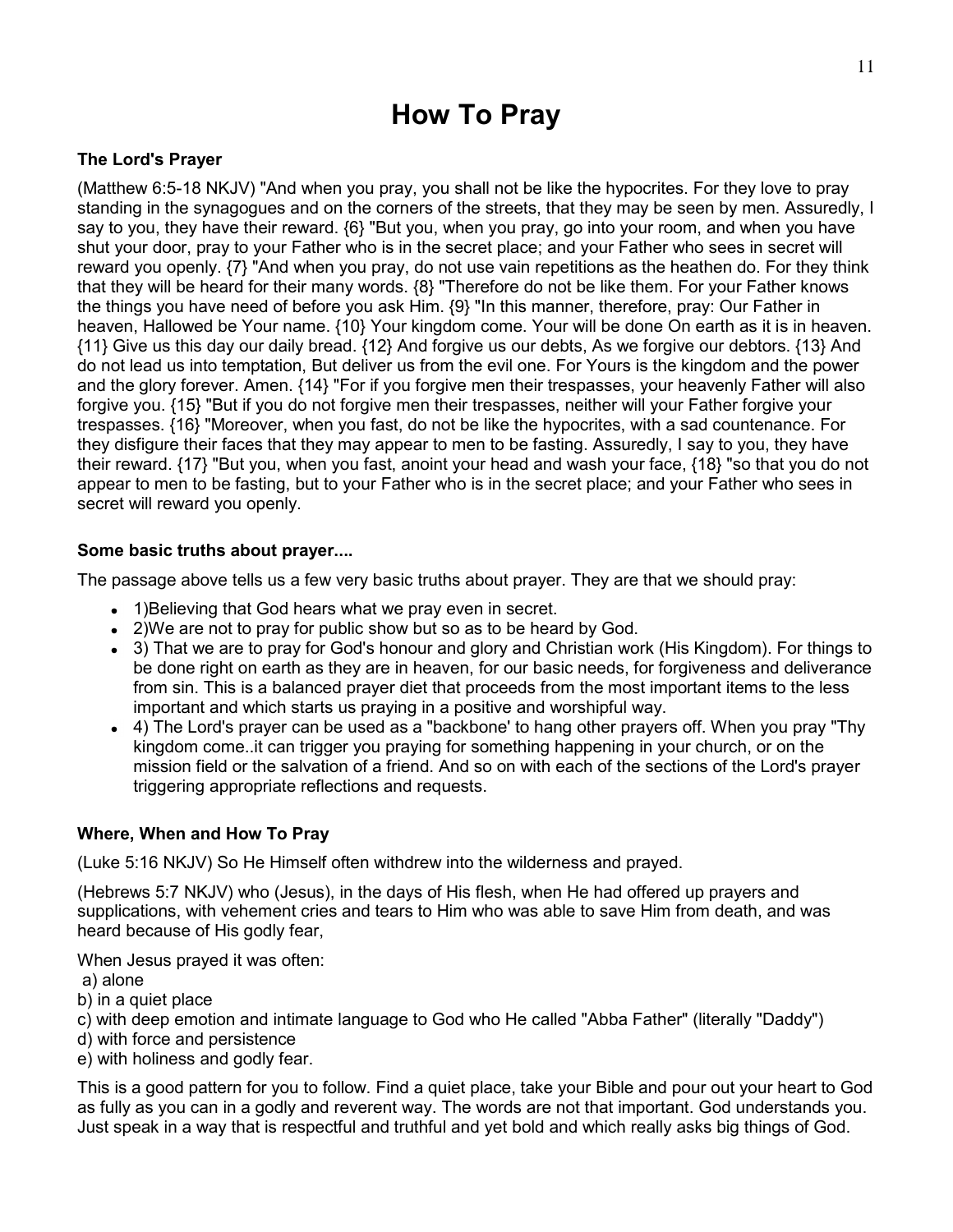He is our Father and He wants children that are willing to speak what is in their heart to Him.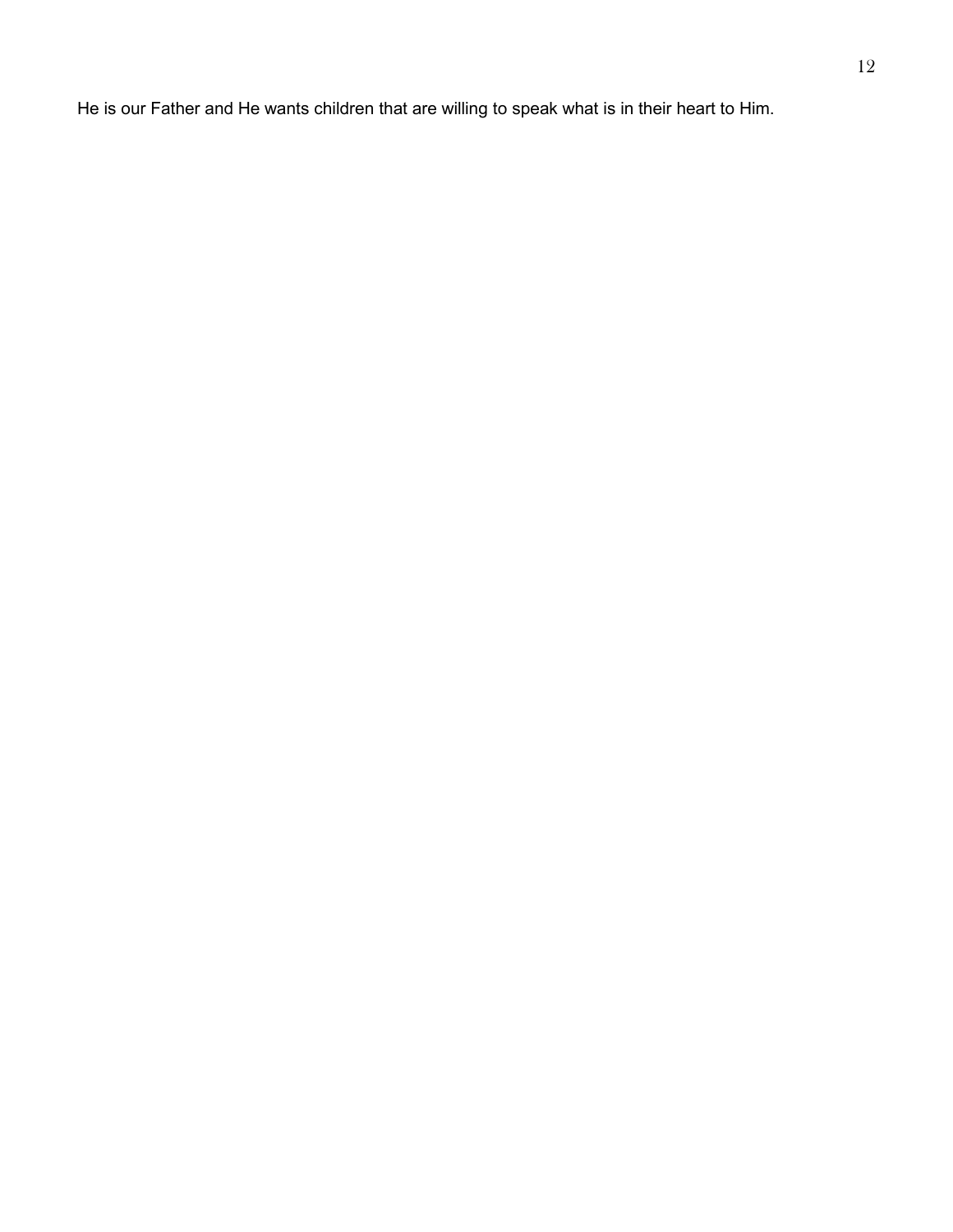# **What Is God Like?**

#### **How The Bible Describes God**

(Psalms 90:1-2 NKJV) LORD, You have been our dwelling place in all generations. {2} Before the mountains were brought forth, Or ever You had formed the earth and the world, Even from everlasting to everlasting, You are God.

(Exodus 34:6-7 NKJV) And the LORD passed before him and proclaimed, "The LORD, the LORD God, merciful and gracious, long-suffering, and abounding in goodness and truth, {7} "keeping mercy for thousands, forgiving iniquity and transgression and sin, by no means clearing the guilty, visiting the iniquity of the fathers upon the children and the children's children to the third and the fourth generation."

(Isaiah 6:1-4 NKJV) In the year that King Uzziah died, I saw the Lord sitting on a throne, high and lifted up, and the train of His robe filled the temple. {2} Above it stood seraphim; each one had six wings: with two he covered his face, with two he covered his feet, and with two he flew. {3} And one cried to another and said: "Holy, holy, holy is the LORD of hosts; The whole earth is full of His glory!" {4} And the posts of the door were shaken by the voice of him who cried out, and the house was filled with smoke.

These are just some of the descriptions of God in the Bible. They tell us that God is everlasting and unchanging, that He is merciful, kind and gracious, that He is just and faithful, that He is holy and without sin. He is abounding in goodness and truth. He is a God we can trust utterly.

#### **God Is Like Jesus**

Above all God is like Jesus. Jesus is the "perfect image" of God. Jesus came to show us exactly what God is like.(John 14:9b-10a NKJV)He who has seen Me has seen the Father; so how can you say, 'Show us the Father'? {10} "Do you not believe that I am in the Father, and the Father in Me?. And (Hebrews 1:1-3 NKJV) God, who at various times and in various ways spoke in time past to the fathers by the prophets, {2} has in these last days spoken to us by His Son,..... who being the brightness of His glory and the express image of His person, and upholding all things by the word of His power, when He had by Himself purged our sins, sat down at the right hand of the Majesty on high." And....(John 1:18 NKJV) {18} No one has seen God at any time. The only begotten Son, who is in the bosom of the Father, He has declared Him.

Jesus is kind because God is kind. Jesus healed people because God likes to heal people. Jesus liked the poor because God likes the poor. Jesus taught the truth because God is Truth. Jesus was sinless because God id sinless and Jesus taught with authority because God is God. Jesus tells us what God is like but as an "image" as a small scale representation that we can understand. Jesus, though He was God, did not hurl galaxies around while He was on earth. He became like God at a human level. Jesus is our clearest signpost to what God is like. Jesus was uncompromising yet merciful, kind yet full of truth, wise yet humble. He always acted in love because God always acts in love and freedom .He is utterly free and wishes us to be free also.

Jesus used His great power to heal and help others. God also wants to use His great power to heal and help you. If you have prayed to receive Jesus Christ into your life and if you have submitted your life to Him the God's power is in you. Jesus Christ and all His power, resources and love has come to dwell in you. You have a huge power source right in the middle of your life. Call out to God and ask Him now to help you, to heal you and to show you how much power and love He has put inside you so you can continue to walk with Him.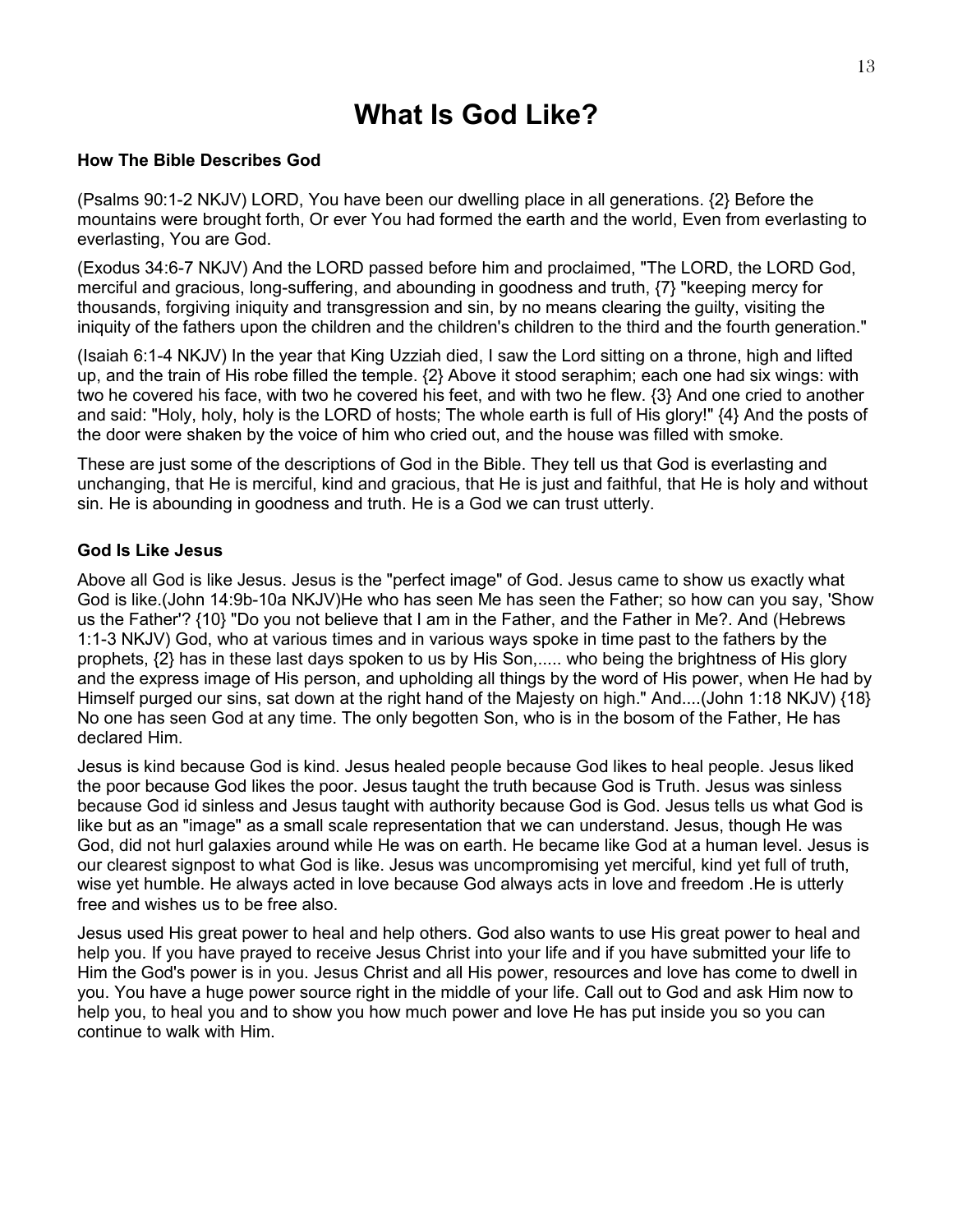# **What Has Happened To Me?**

#### **From Darkness To Light**

(Ephesians 2:1-10 NKJV) And you He made alive, who were dead in trespasses and sins, {2} in which you once walked according to the course of this world, according to the prince of the power of the air, the spirit who now works in the sons of disobedience, {3} among whom also we all once conducted ourselves in the lusts of our flesh, fulfilling the desires of the flesh and of the mind, and were by nature children of wrath, just as the others. {4} But God, who is rich in mercy, because of His great love with which He loved us, {5} even when we were dead in trespasses, made us alive together with Christ (by grace you have been saved),  $\{6\}$  and raised us up together, and made us sit together in the heavenly places in Christ Jesus, {7} that in the ages to come He might show the exceeding riches of His grace in His kindness toward us in Christ Jesus. {8} For by grace you have been saved through faith, and that not of yourselves; it is the gift of God, {9} not of works, lest anyone should boast. {10} For we are His workmanship, created in Christ Jesus for good works, which God prepared beforehand that we should walk in them.

#### **The Big Change**

There has been a huge change in your life. You have moved from being "dead in trespasses and sins" to being "alive together with Christ". God's life, which is "eternal life" has been put into your heart. God has come to live in you and be at home in your life. You have started to "come alive" and "wake up" to all sorts on new things. Things that were nonsense before now start to make some sense and there is a deep desire for God and for holiness in your heart. You want to belong to Jesus and to obey Him. You want to be with other believers and read the Bible and go to church. You want to do good things and you want to get rid of the bad things in your life. A new life principle is operating within you. Wheras before the life principle of sin and death led you now the life principle of righteousness and peace leads you. You are a different person. Your life is so different and so new that you can say "I have been born again" (John 3:1-18).

To fully understand this change you must realise that before you became a Christian you were a controlled person. You were controlled by "the prince of the power of the air" - the Devil. He might not have been around pestering you all the time but anytime he wanted he could "press your buttons' and you would do what he commanded. You were being spiritually manipulated by an evil power. That is why even "good people" who are not Christians end up doing things they are ashamed of and regret. Now Satan's ability to press your buttons are gone. They are no longer available to him. However you still have a storehouse of bad habits that you have made your own, a whole heap of wrong desires, angry thoughts and boastful intentions that are dear to your heart and for many people a whole bird's nest of confusion and anxiety that still has to be dealt with. God will clear these things up for you if you ask Him. He is your Saviour - not you yourself. He will rescue you from both the penalty and power of sin and very graciously from some of its consequences as well.

Why does He rescue you - is it that he likes being a sort of life-saver" Or is there more to it than that? God certainly delights in saving people but He does so for a purpose - that they may live holy and responsible lives and fulfill the plans and purposes that He has created for us. Note verse 10 above "For we are His workmanship, created in Christ Jesus for good works, which God prepared beforehand that we should walk in them." By being God's workmanship it means He deliberately made you, and deliberately made you a certain way. By "good works which He prepared beforehand.." means that God has a plan for your life, a plan full of good works for you to do. These good works will flow from the kind of person that He has made you to be. Lastly there is the phrase "for us to do.." that means you and I have to be active "doing' Christians putting our new lives into practice each day.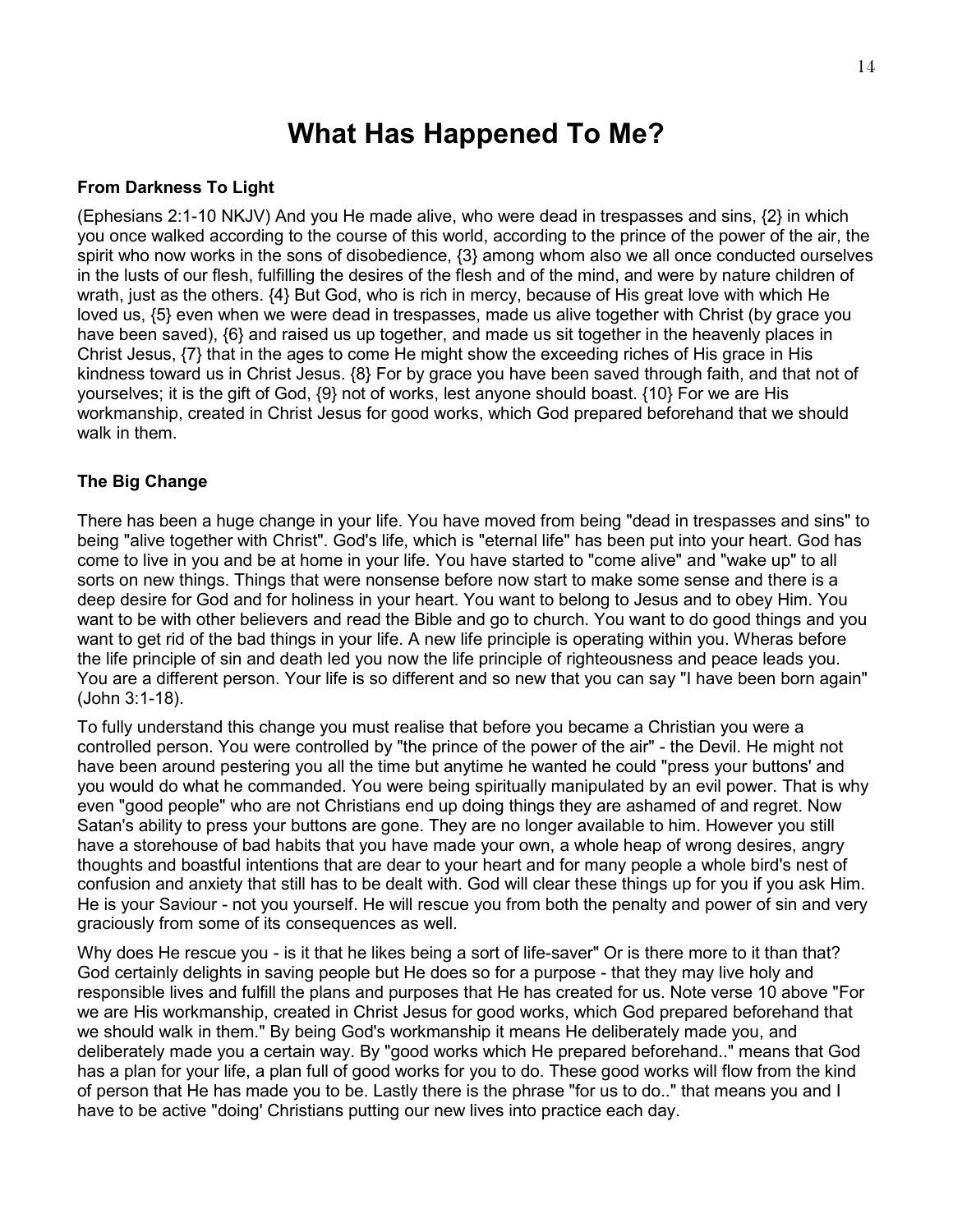# **Meeting God's People**

#### **The First Church (when the apostles lived)**

(Acts 4:32-35 NKJV) Now the multitude of those who believed were of one heart and one soul; neither did anyone say that any of the things he possessed was his own, but they had all things in common. {33} And with great power the apostles gave witness to the resurrection of the Lord Jesus. And great grace was upon them all. {34} Nor was there anyone among them who lacked; for all who were possessors of lands or houses sold them, and brought the proceeds of the things that were sold, {35} and laid them at the apostles' feet; and they distributed to each as anyone had need.

#### **A New People - A People of God**

Being a Christian means being part of a "new people" (Ephesians 2:15, 2 Cor 5:17) we are introduced to the "household of God" (Ephesians 2:19) and have brothers and sisters in the faith. This means that something wonderful and supernatural can happen when believers gather together. The Holy Spirit dwell in the midst of God's people making it a "temple of the Holy Spirit". (1 Corinthians 3:16-17 NKJV) "Do you not know that you are the temple of God and that the Spirit of God dwells in you? {17} If anyone defiles the temple of God, God will destroy him. For the temple of God is holy, which temple you are." These verses indicate that there are very severe consequences for people who disrupt or harm God's people the church.

God uses different Christians in different ways. Some are powerful preachers, others can help the poor, yet others see are very good at praying while another person may possess gifts of leadership and administration. (1 Corinthians 12:1-11) We are like the parts of a body - some are "legs", others "ears", others "eyes" and so no. The Bible sometimes calls the church "the body of Christ" we are the visible, onthis-earth representation of Jesus Christ. If Jesus wants to care for someone He will us a part of "His body" to do it. You and I thus have important functions in this world. We are not to be jealous or envious of one another but to build one another up in love - just as in our human body the arms acre for the head etc. We are to be a team. Much hurt can come when Christians compete with one another. This is absolutely wrong, We are to "maintain the spirit of unity in the bond of peace".

#### **A Good Church**

When you look for a church check to see that it has the following four things:

- 1. Sound biblical preaching that lifts up Jesus Christ as Savior, Lord and God.
- 2. Humble , godly and wise leadership. ("Red flag" attitudes include: greed, pride, moral looseness, and disrespect.)
- 3. The people of the church clearly love one another.
- 4. There is holiness and clear standards of right and wrong.

If you are unsure about a church then talk to some wise Christians that you know and ask their opinion of it. Or e-mail me at johnedmiston@yahoo.com . I will not favour one particular denomination over another but seek to give you sound principles and advice.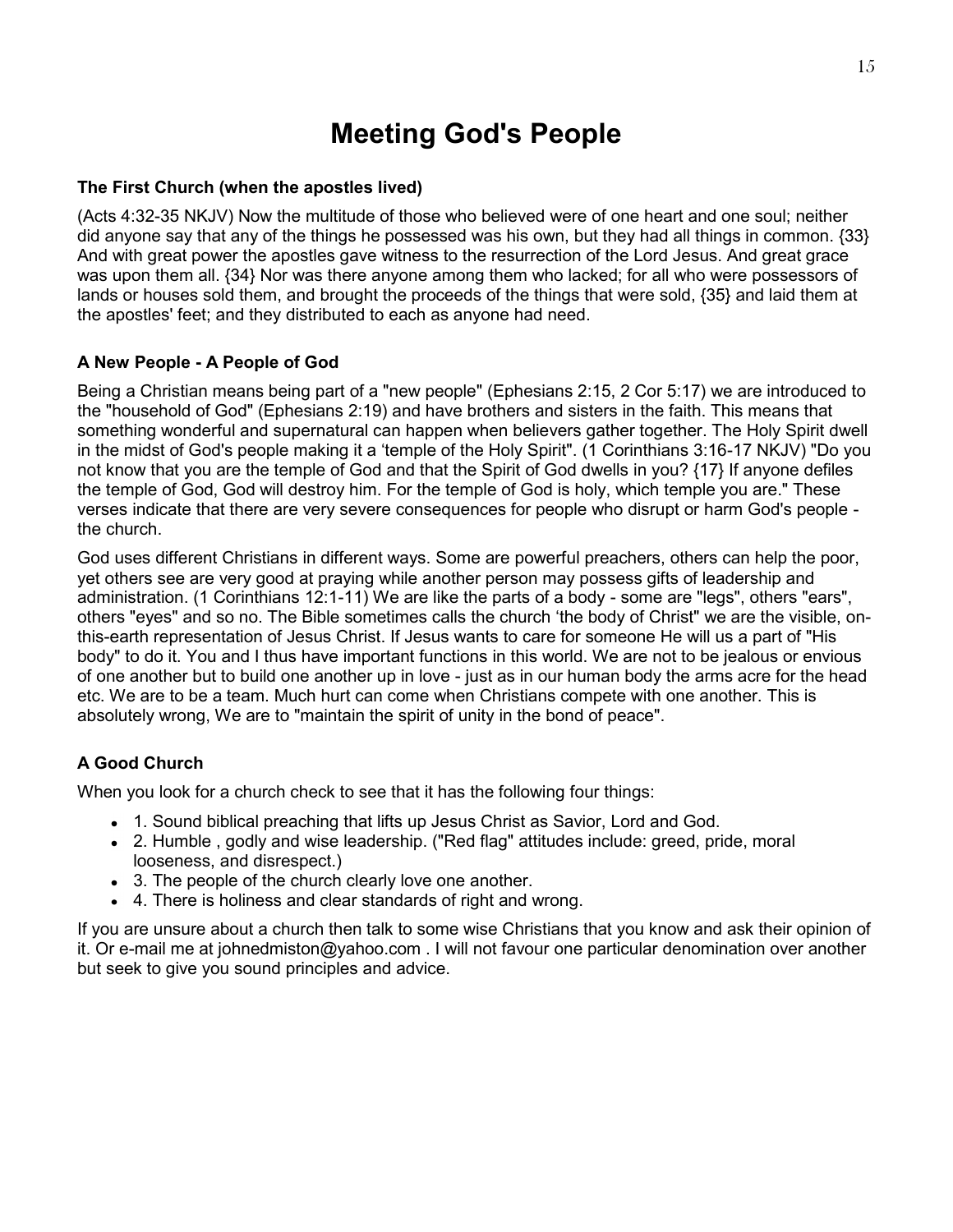## **A Bad Church**

There are some groups you need to watch out for:

1. Avoid groups that claim their particular group is the only group that will enter the Kingdom of God. They are often full of unsound teaching and manipulative practices.

2. Avoid groups that refuse to be upfront with you on the first meeting.

3. Avoid groups that are centered around a particular human leader who is often made out to be an infallible guide. Particularly if they ask for large sums of money.

4. Avoid groups that do not see Jesus as the only way to salvation or which mix together Christianity and other religions or which have "unique teachings" about Jesus.

5. Avoid groups that participate in the occult or which condone some forms of immorality.

6. Avoid groups that have "their own version" of the Scriptures or which add to the Bible.

## **Loving the Church**

Once you have found a good church (there are no perfect churches) stick with it despite the ups and downs. Churches are full of people like you who make mistakes, aren't quite perfect and say things they do not really mean. One day someone may say or do something that really hurts you. Stick with it then don't get bitter towards all Christians because of a foolish one or two. Remember some people who attend church are not really born again. Some are still searching, some are pretending, but the vast majority are really nice people. Here are three things you should take to church each Sunday.

- 1. Your heart to be filled with the Spirit. Go with an open and expectant attitude and you will receive.
- 2. Your eyes and your hands to watch for the needs of the people of God and meet them in practical ways.
- 3. Your mind to hear, understand and think about God's word. Some Christians think that faith and their minds cannot mix. That is wrong. It is true that faith and a puffed up and arrogant mind cannot mix. But faith and an *inquiring mind* go hand in hand and create wisdom, knowledge grace and truth.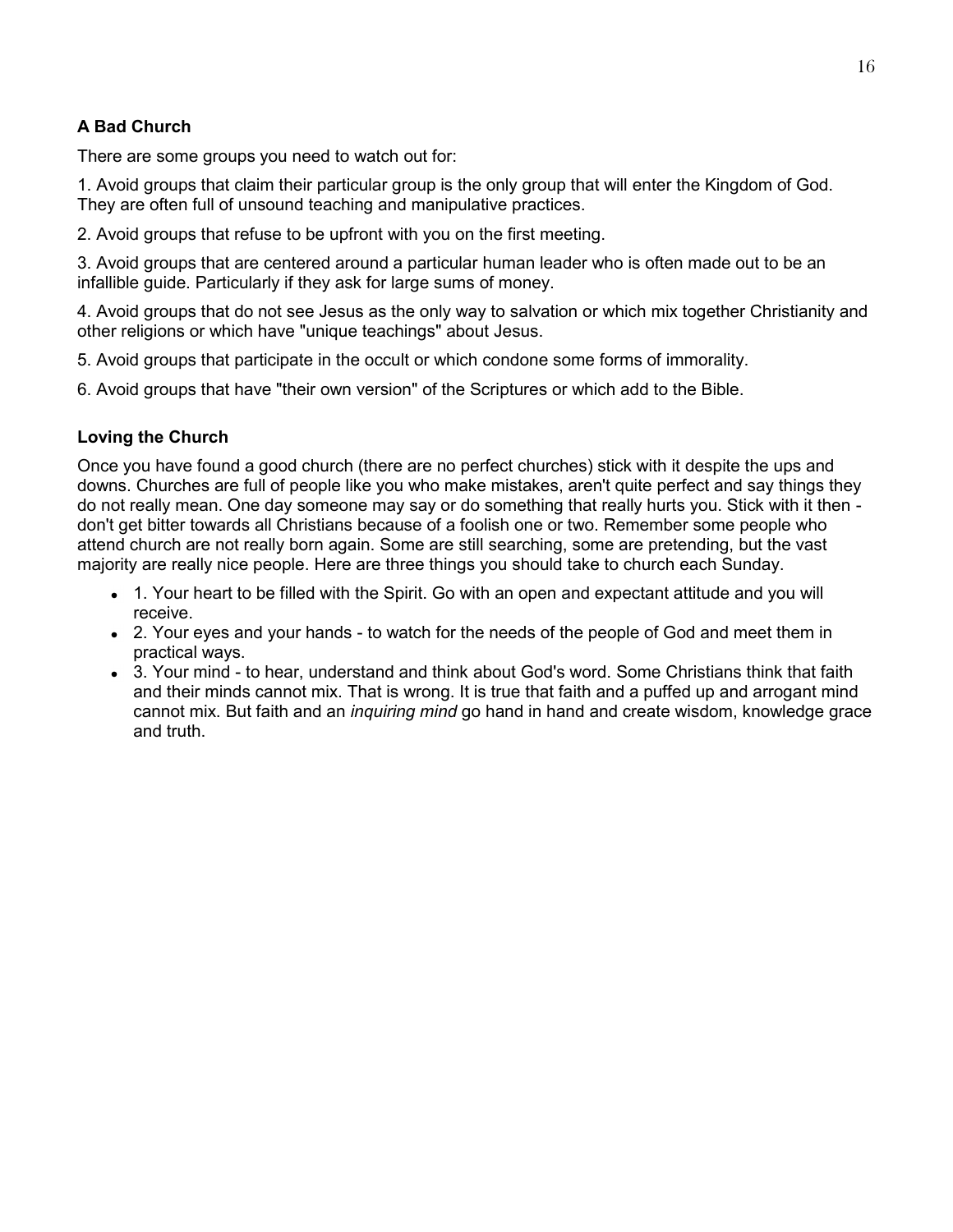# **Breaking Free From Sin**

#### **We Have The Power To No Longer Live In Sin**

(Romans 6:5-23 NKJV) For if we have been united together in the likeness of His death, certainly we also shall be in the likeness of His resurrection, {6} knowing this, that our old man was crucified with Him, that the body of sin might be done away with, that we should no longer be slaves of sin. {7} For he who has died has been freed from sin. {8} Now if we died with Christ, we believe that we shall also live with Him, {9} knowing that Christ, having been raised from the dead, dies no more. Death no longer has dominion over Him. {10} For the death that He died, He died to sin once for all; but the life that He lives, He lives to God. {11} Likewise you also, reckon yourselves to be dead indeed to sin, but alive to God in Christ Jesus our Lord.

{Romans 6:12} Therefore do not let sin reign in your mortal body, that you should obey it in its lusts. {13} And do not present your members as instruments of unrighteousness to sin, but present yourselves to God as being alive from the dead, and your members as instruments of righteousness to God. {14} For sin shall not have dominion over you, for you are not under law but under grace. {15} What then? Shall we sin because we are not under law but under grace? Certainly not! {16} Do you not know that to whom you present yourselves slaves to obey, you are that one's slaves whom you obey, whether of sin leading to death, or of obedience leading to righteousness?

{Romans 6:17} But God be thanked that though you were slaves of sin, yet you obeyed from the heart that form of doctrine to which you were delivered. {18} And having been set free from sin, you became slaves of righteousness. {19} I speak in human terms because of the weakness of your flesh. For just as you presented your members as slaves of uncleanness, and of lawlessness leading to more lawlessness, so now present your members as slaves of righteousness for holiness. {20} For when you were slaves of sin, you were free in regard to righteousness. {21} What fruit did you have then in the things of which you are now ashamed? For the end of those things is death. {22} But now having been set free from sin, and having become slaves of God, you have your fruit to holiness, and the end, everlasting life. {23} For the wages of sin is death, but the gift of God is eternal life in Christ Jesus our Lord.

(1 John 3:9 NKJV) Whoever has been born of God does not sin, for His seed remains in him; and he cannot sin, because he has been born of God.

#### **The Struggle With Sin**

The Bible makes clear that Christians have victory over both the penalty and power of sin. We often find it difficult to believe this because of the intense struggle we have with "sin in our members". (Romans 7, Galatians 5:16-18) 1 John gives us a clue on how to think about this when it says "he cannot sin because he has been born of God" - who cannot sin - that part of us that has been born of God and is a new creation in Christ! Christ in us is sin-free - as sinless as he was here on earth! When we die and God takes us to heaven then we will not sin any more. The part of us that lasts forever is free from sin. In fact it is so completely unresponsive to sin that it can be said to be "dead to sin". Our true eternal selves are sinless.

This is a powerful truth that can help us live the Christian life. There are two parts of us in conflict "the flesh" which is temporary and which stops having any influence after we die or Christ returns, and the spirit which is eternal, spotless, undefiled and holy. Hence another name for all Christians is "saints" or "holy ones' because our true, essentials elves are holy we can be called "holy ones". Now this battle between the flesh and the spirit can be very intense and very discouraging. In fact the apostle Paul cries out (Romans 7:21 NKJV) " I find then a law, that evil is present with me, the one who wills to do good." This is the experience of all Christians and often makes us feel very condemned.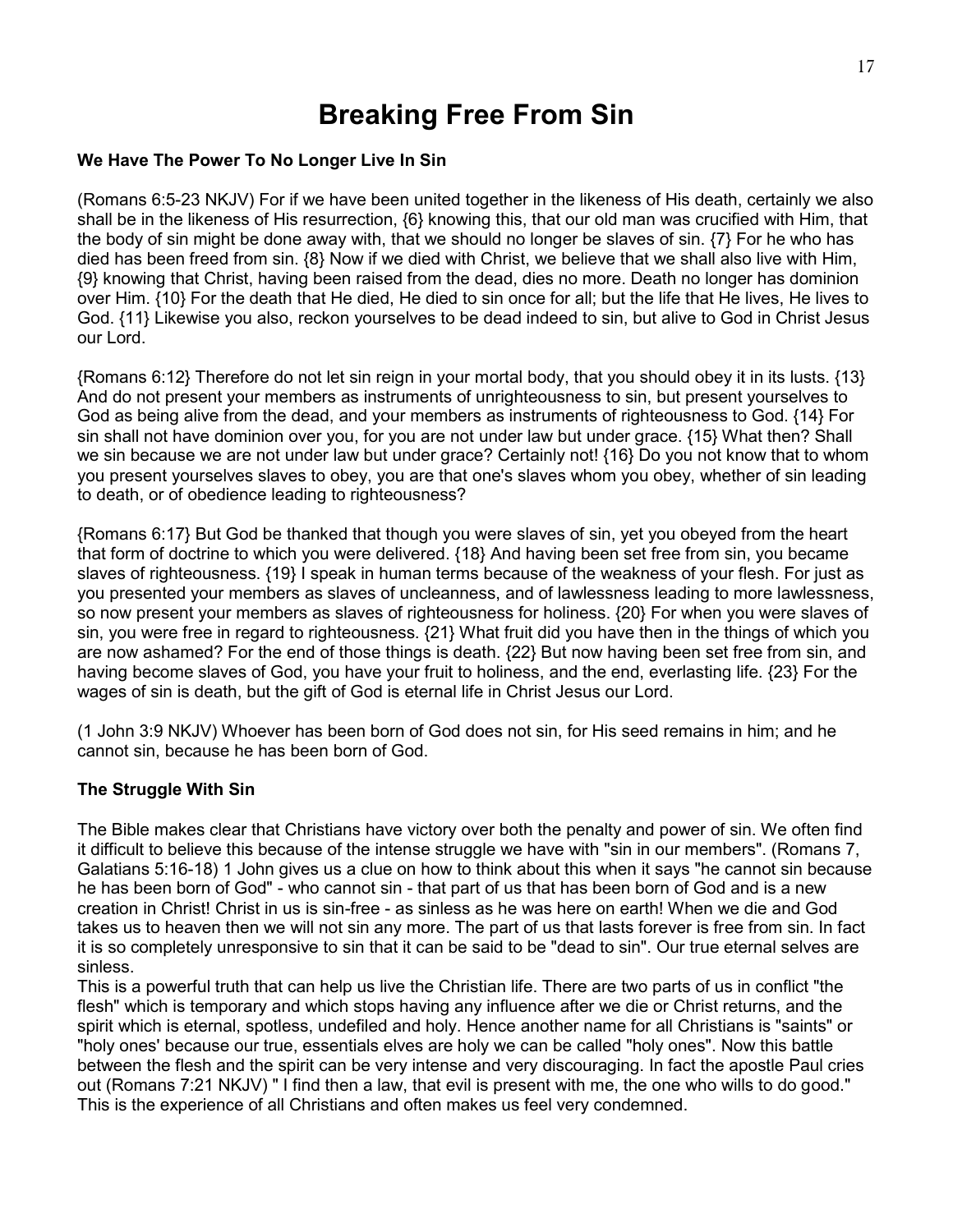#### However **there is a solution** to this problem!

(Galatians 5:16-18 NKJV) I say then: Walk in the Spirit, and you shall not fulfill the lust of the flesh. {17} For the flesh lusts against the Spirit, and the Spirit against the flesh; and these are contrary to one another, so that you do not do the things that you wish. {18} But if you are led by the Spirit, you are not under the law.

(Romans 8:1-6 NKJV) There is therefore now no condemnation to those who are in Christ Jesus, who do not walk according to the flesh, but according to the Spirit. {2} For the law of the Spirit of life in Christ Jesus has made me free from the law of sin and death. {3} For what the law could not do in that it was weak through the flesh, God did by sending His own Son in the likeness of sinful flesh, on account of sin: He condemned sin in the flesh, {4} that the righteous requirement of the law might be fulfilled in us who do not walk according to the flesh but according to the Spirit. {5} For those who live according to the flesh set their minds on the things of the flesh, but those who live according to the Spirit, the things of the Spirit. {6} For to be carnally minded is death, but to be spiritually minded is life and peace.

The solution then is to fill your life with the things of the Spirit and to direct your mind into the things of God so that "the flesh" and its interests do not get a look in. Set your mind on the things of the Spirit and you will have life and peace. To do this you should regularly pray, read the Bible, live according to its teachings and meet with other Christians.

#### **The more time you make for God - the less there will be for sin and self-defeat**.

In particular pray for these things :

- Grace- God to be kind toward you and give you many undeserved favours and the power to resist sin.
- Mercy for God to deliver you from the messes you get yourself into especially when we are ignorant/foolish.
- Peace the integration of your life under the blessings of God so that sin has no foothold in you.
- Understanding of what God has done for in Christ and the power over sin that is within you.
- Wisdom & Discernment so you can apply your understanding to real life situations.
- To Be Filled With The Love of God which takes over our hearts and makes thinking spiritual thoughts easy.
- To Be Filled With The Spirit and able to see and perceive the things of God so that we are bold and joyful.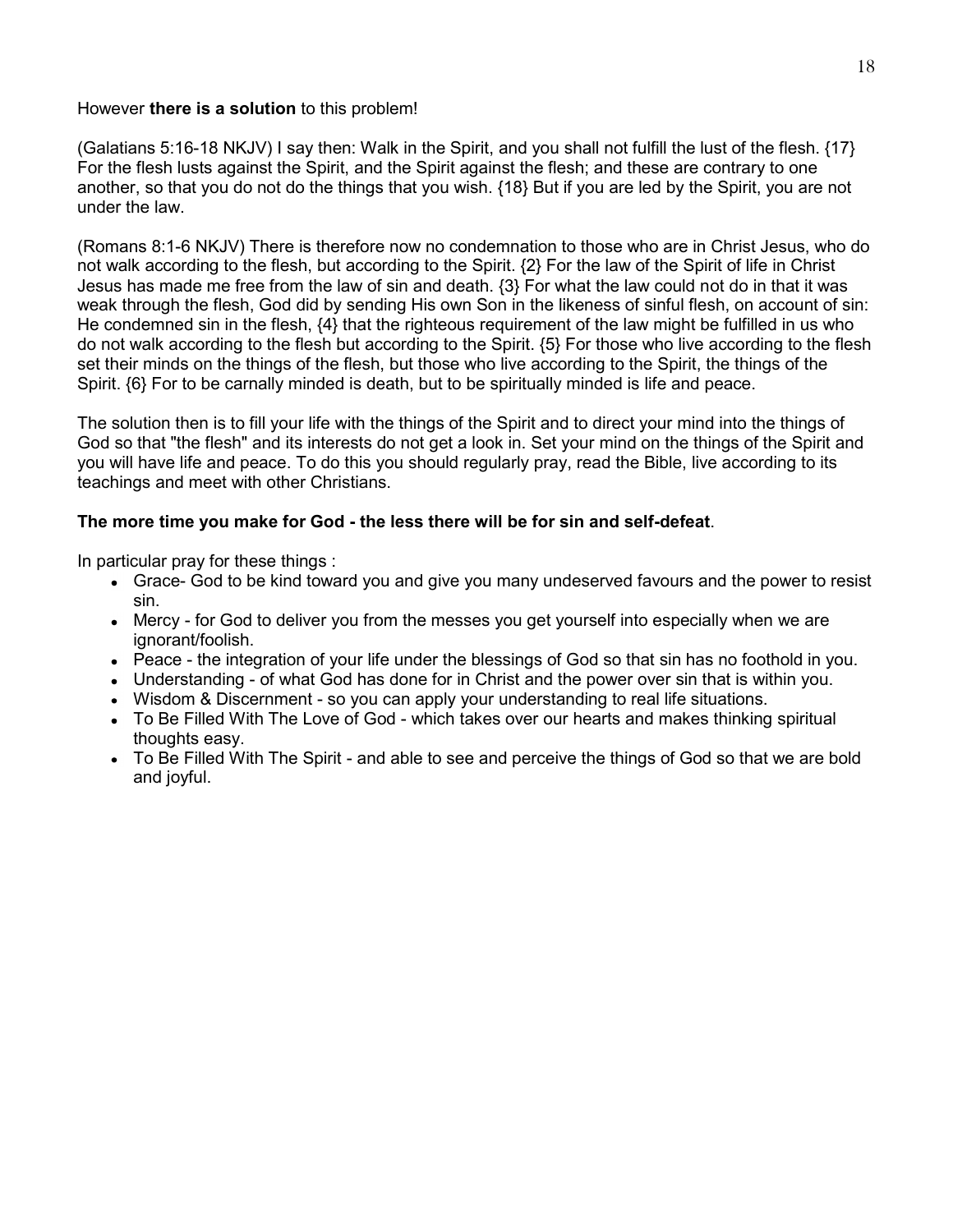# **What About Heaven And Hell**

#### **The Bible Describes Judgment Day**

(Matthew 13:47-50 NKJV) "Again, the kingdom of heaven is like a dragnet that was cast into the sea and gathered some of every kind, {48} "which, when it was full, they drew to shore; and they sat down and gathered the good into vessels, but threw the bad away. {49} "So it will be at the end of the age. The angels will come forth, separate the wicked from among the just, {50} "and cast them into the furnace of fire. There will be wailing and gnashing of teeth."

(Revelation 20:10-15 NKJV) {10} The devil, who deceived them, was cast into the lake of fire and brimstone where the beast and the false prophet are. And they will be tormented day and night forever and ever. {11} Then I saw a great white throne and Him who sat on it, from whose face the earth and the heaven fled away. And there was found no place for them.(Revelation 20:12-15 NKJV) And I saw the dead, small and great, standing before God, and books were opened. And another book was opened, which is the Book of Life. And the dead were judged according to their works, by the things which were written in the books. {13} The sea gave up the dead who were in it, and Death and Hades delivered up the dead who were in them. And they were judged, each one according to his works. {14} Then Death and Hades were cast into the lake of fire. This is the second death. {15} And anyone not found written in the Book of Life was cast into the lake of fire.

## **The Fixed-Up & Made New World**

(Revelation 21:1-4 NKJV) Now I saw a new heaven and a new earth, for the first heaven and the first earth had passed away. Also there was no more sea. {2} Then I, John, saw the holy city, New Jerusalem, coming down out of heaven from God, prepared as a bride adorned for her husband. {3} And I heard a loud voice from heaven saying, "Behold, the tabernacle of God is with men, and He will dwell with them, and they shall be His people. God Himself will be with them and be their God. {4} "And God will wipe away every tear from their eyes; there shall be no more death, nor sorrow, nor crying. There shall be no more pain, for the former things have passed away."

## **Heaven & Hell**

God is holy and must deal with sin. Sin can be dealt by us through repentance and faith and following Jesus in the pursuit of holiness. This way of dealing with sin leads to heaven. Or sin can accumulate and "store up the wrath of God for the Day of Judgment". People who have not dealt with their sin by repentance, faith and following Jesus will be destroyed - cast into the lake of fire. They are not deserving of, or fit for, heaven. They do not have a [sinless "real self" \(see the AIBI article on the Inner Man\).](http://aibi.gospelcom.net/articles/fllwup7.htm) Their real self is still sinful and wicked. Therefore it is destroyed and punished. Hell is not a sort of debauched party full of sinners having a good time, it is unrelenting anguish without any place for or possibility of rest and relief.

Heaven is the absolute enjoyment of the presence and power of God. It is where God's love is perfectly understood and where absolute total blissful happiness is normal. In heaven there will be no more crying or pain. It is ended. The days of suffering, meaninglessness, misfortune and calamity are over. It is a world ordered for good and for the very best. Should you go to heaven you will dwell in unimaginable wealth - yet without coveting, you will reign with Christ - in humility and meekness, you will have a life that goes on for all eternity full of purpose, love and meaning. It will be a place where every scar on your soul is healed, where every tear is forgotten and where the life of God flows through you like an ever flowing stream.(Revelation 21&22)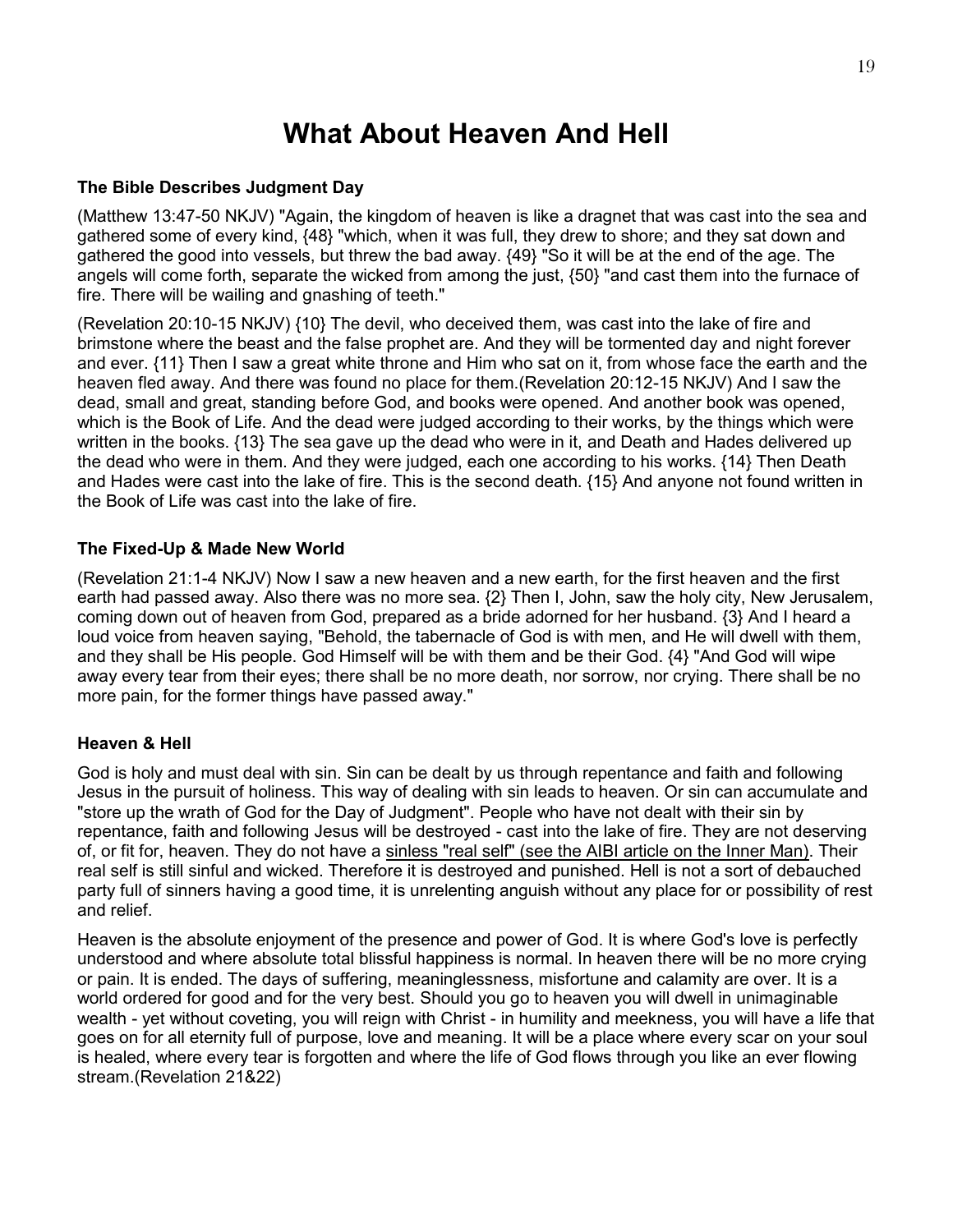# **What About My Non-Christian Friends?**

#### **When Friends Lead You Astray From God**

Sometimes our non-Christian friends can be leading a lifestyle that is sinful, and they will want us to join in and pressure them to "go along" and compromise our values. We should still love our non-Christian friends and we definitely should share Christ with them, but we should not give in and conform to their lifestyle. This article deals with the problem of pressure from non-Christian friends who ask us to do something wrong.

(1 Corinthians 15:33-34 NKJV) Do not be deceived: "Evil company corrupts good habits." {34} Awake to righteousness, and do not sin; for some do not have the knowledge of God. I speak this to your shame. (James 4:4-5 NKJV) Adulterers and adulteresses! Do you not know that friendship with the world is enmity with God? Whoever therefore wants to be a friend of the world makes himself an enemy of God. {5} Or do you think that the Scripture says in vain, "The Spirit who dwells in us yearns jealously"?

(2 Corinthians 6:14-18 NKJV) Do not be unequally yoked together with unbelievers. For what fellowship has righteousness with lawlessness? And what communion has light with darkness? {15} And what accord has Christ with Belial? Or what part has a believer with an unbeliever? {16} And what agreement has the temple of God with idols? For you are the temple of the living God. As God has said: "I will dwell in them And walk among them. I will be their God, And they shall be My people." {17} Therefore "Come out from among them And be separate, says the Lord. Do not touch what is unclean, And I will receive you." {18} "I will be a Father to you, And you shall be My sons and daughters, Says the LORD Almighty."

These verse are amongst the hardest in the Bible and they are there for a purpose. It is very easy to end up in relationships or alliances that are really counterproductive to our Christian faith. We are heading one way and they are heading another. Lets review these verse carefully.

- 1. Bad company corrupts good habits. This is an easily observed commonplace fact. Many new Christians try to keep company with people who are sexually immoral or drunken or greedy or ambitious and the pressure from these friendships soon draws them away from their relationship with Christ and back into the world. Recognise bad company - and avoid it.
- 2. Friendship with the world is enmity with God. There are three main enemies of God and of Christians. Those enemies are "the world, the flesh and the devil". By the world the Bible means "Vanity Fair" the place where people clamber to get up the ladder, gain honors and be thought of as special without any reference to God or to eternity.(1 John 2:15-17 NKJV) Do not love the world or the things in the world. If anyone loves the world, the love of the Father is not in him. {16} For all that is in the world; the lust of the flesh, the lust of the eyes, and the pride of life; is not of the Father but is of the world. {17} And the world is passing away, and the lust of it; but he who does the will of God abides forever." Living for material gain, worldly status or sensual pleasure is what we call worldliness. It is incompatible with the Spirit of God. You cannot think and act "like everyone else" and be God's friend.(Romans 12:1,2) You cannot live for this world and for heaven at the same time. Possessions are not the stuff of the Kingdom of God.
- 3. Do not be unequally yoked with unbelievers. This passage is often quoted to say that Christians should not marry non-Christians. That is certainly true. We should only marry "in the Lord". However it is of broader application than that. This passage says that we are not to "yoke ourselves with" that is get into partnerships or close friendships with unbelievers where it is necessary that we "pull in the same direction". This may include boyfriend-girlfriend relationships, close friendships, some business arrangements and anything where we could be compromised by the friendship. The spiritual nature of unbelievers is that they are controlled people.(Ephesians 2:1-4) They are controlled by "Belial", the Devil, and he can "push their buttons" from time to time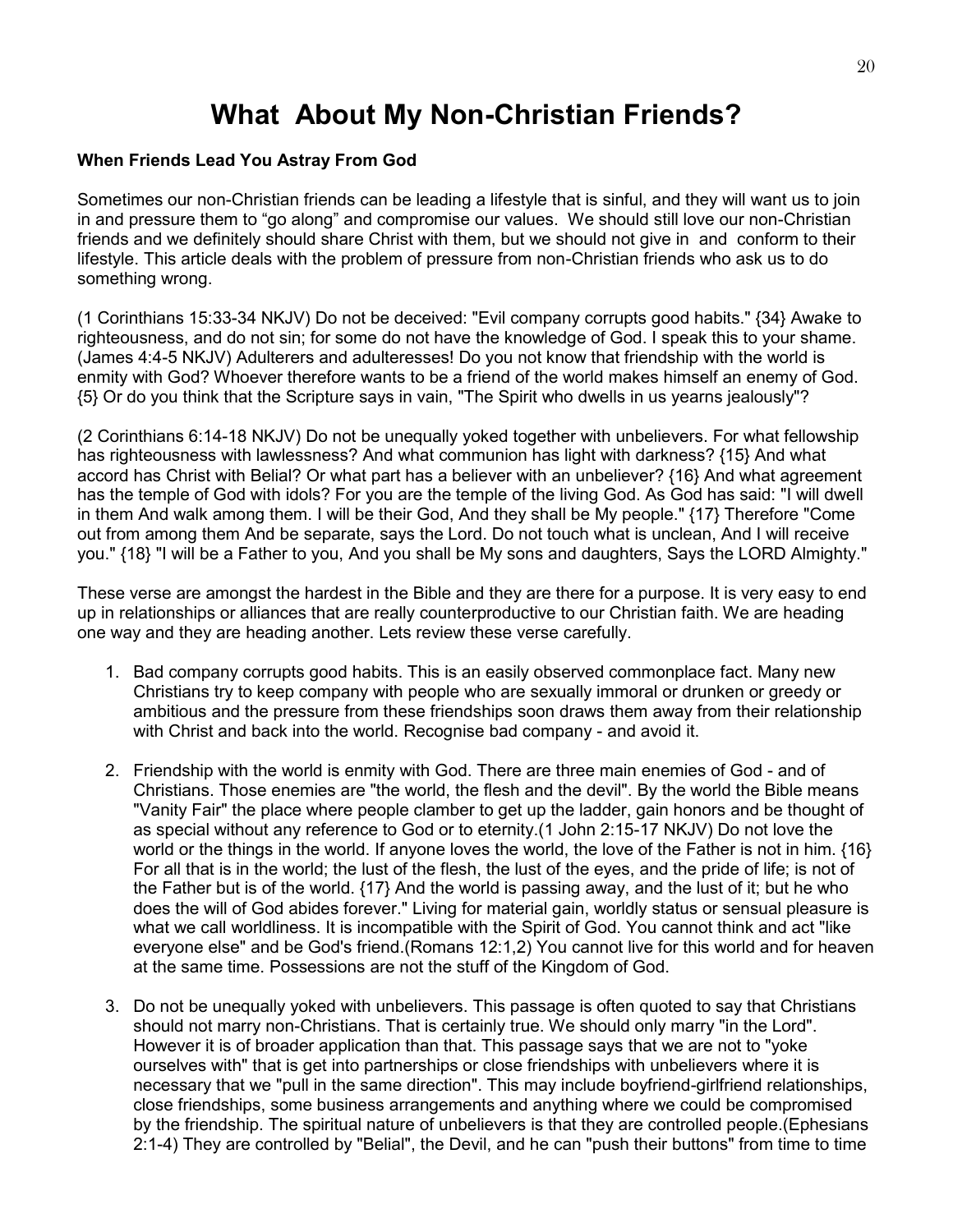so that they do what he wants "despite themselves". This makes the partnership very unwise for Christians. Satan wants to "steal, kill and destroy" the people of God (John 10:10) and you have foolishly placed yourself right alongside someone who the Devil can control to do you maximum harm. That person may not will you any harm now but their weakness and vulnerabilities mean that they can "fall into sin" and take you with them. They do not have the strength to resist a strong temptation from the Evil One. This is a hard lesson to learn because many unbelievers are nice, attractive people. Older Christians have often learned this lesson the hard way and many will tell you of the pain they have suffered. You are not judging the person by denying the relationship. You are obeying God and He promises you and even better relationship if you follow Him.

( 2 Cor 6:16-18 NKJV)"For you are the temple of the living God. As God has said: "I will dwell in them And walk among them. I will be their God, And they shall be My people." {17} Therefore "Come out from among them And be separate, says the Lord. Do not touch what is unclean, And I will receive you." {18} "I will be a Father to you, And you shall be My sons and daughters, Says the LORD Almighty."

The application of this requires courage and wisdom. Courage to make the break from damaging relationships and wisdom in how and when to do it and with what words. Putting distance between yourself and the person does not mean an entire rejection of their personality. You are not to hate anyone. You are to love them with a cautious and wise love that refuses to get involved beyond the boundaries set by God.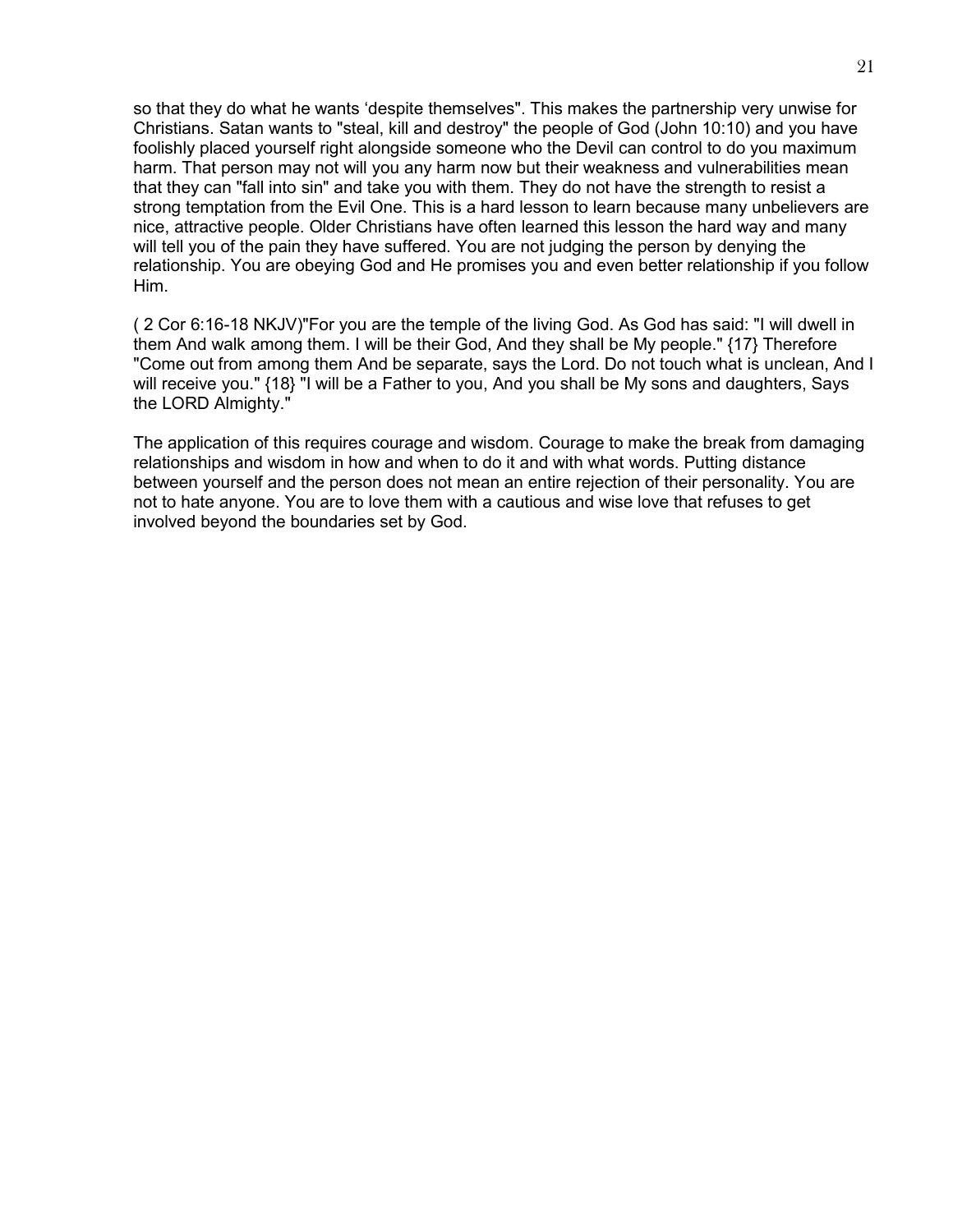# **Loving Your Neighbor**

#### **The Story Of The Good Samaritan**

(Luke 10:25-37 NKJV) And behold, a certain lawyer stood up and tested Him, saying, "Teacher, what shall I do to inherit eternal life?" {26} He said to him, "What is written in the law? What is your reading of it?" {27} So he answered and said, " 'You shall love the LORD your God with all your heart, with all your soul, with all your strength, and with all your mind,' and 'your neighbor as yourself.'" {28} And He said to him, "You have answered rightly; do this and you will live." {29} But he, wanting to justify himself, said to Jesus, "And who is my neighbor?" {30} Then Jesus answered and said: "A certain man went down from Jerusalem to Jericho, and fell among thieves, who stripped him of his clothing, wounded him, and departed, leaving him half dead. {31} "Now by chance a certain priest came down that road. And when he saw him, he passed by on the other side. {32} "Likewise a Levite, when he arrived at the place, came and looked, and passed by on the other side. {33} "But a certain Samaritan, as he journeyed, came where he was. And when he saw him, he had compassion. {34} "So he went to him and bandaged his wounds, pouring on oil and wine; and he set him on his own animal, brought him to an inn, and took care of him. {35} "On the next day, when he departed, he took out two denarii, gave them to the innkeeper, and said to him, 'Take care of him; and whatever more you spend, when I come again, I will repay you.' {36} "So which of these three do you think was neighbor to him who fell among the thieves?" {37} And he said, "He who showed mercy on him." Then Jesus said to him, "Go and do likewise."

#### **Love Of Neighbor**

Love of God and love of neighbor are the two great commandments. They are repeated dozens of times in the Scriptures e.g. (1 John 3:16-18 NKJV) By this we know love, because He laid down His life for us. And we also ought to lay down our lives for the brethren. {17} But whoever has this world's goods, and sees his brother in need, and shuts up his heart from him, how does the love of God abide in him? {18} My little children, let us not love in word or in tongue, but in deed and in truth." There is a compelling weight to these exhortations. We MUST do the good works that God has prepared beforehand for us to do (Ephesians 2:10). This page is devoted to showing you how to fulfill this commandment. From the above parable we can see that the Good Samaritan a) perceived the need b) bothered to get involved in the mess c) paid the price of following it through to completion d) did so in an open-hearted attitude full of mercy and generosity. The Good Samaritan also got on with his business and let the person recover in peace. He was not a busybody or a sanctimonious do-gooder. There is something brusquely practical about him, almost businesslike.

**Step One** When we see a brother or sister in need we can give whatever immediate help we can from the resources we have available (and God always gives you enough to meet the need once you start using it "the loaves and fishes" principle - Matt 14:14-21). We must never ignore the need. To "close our hearts" is to squelch the love of God in us. (1 John 3:17)

**Step Two** We can then refer them to someone more able to help ("the innkeeper") but be prepared to still be involved and pick up the tab if necessary. This may mean taking them to AA or Social Security and standing with them until things are sorted out.

**Step Three** Check our attitude. Are we being generous or are we resenting "having to get involved"? Are we merciful and gracious or do we view the person as foolish? Are we helping out in order to boost ourselves or because we had compassion on that person? We should still help even if though our motives are very mixed and pride creeps in. It is better to meet the need because that way we are keeping our hearts open to the love and mercy of God - these will, in time, correct our attitudes.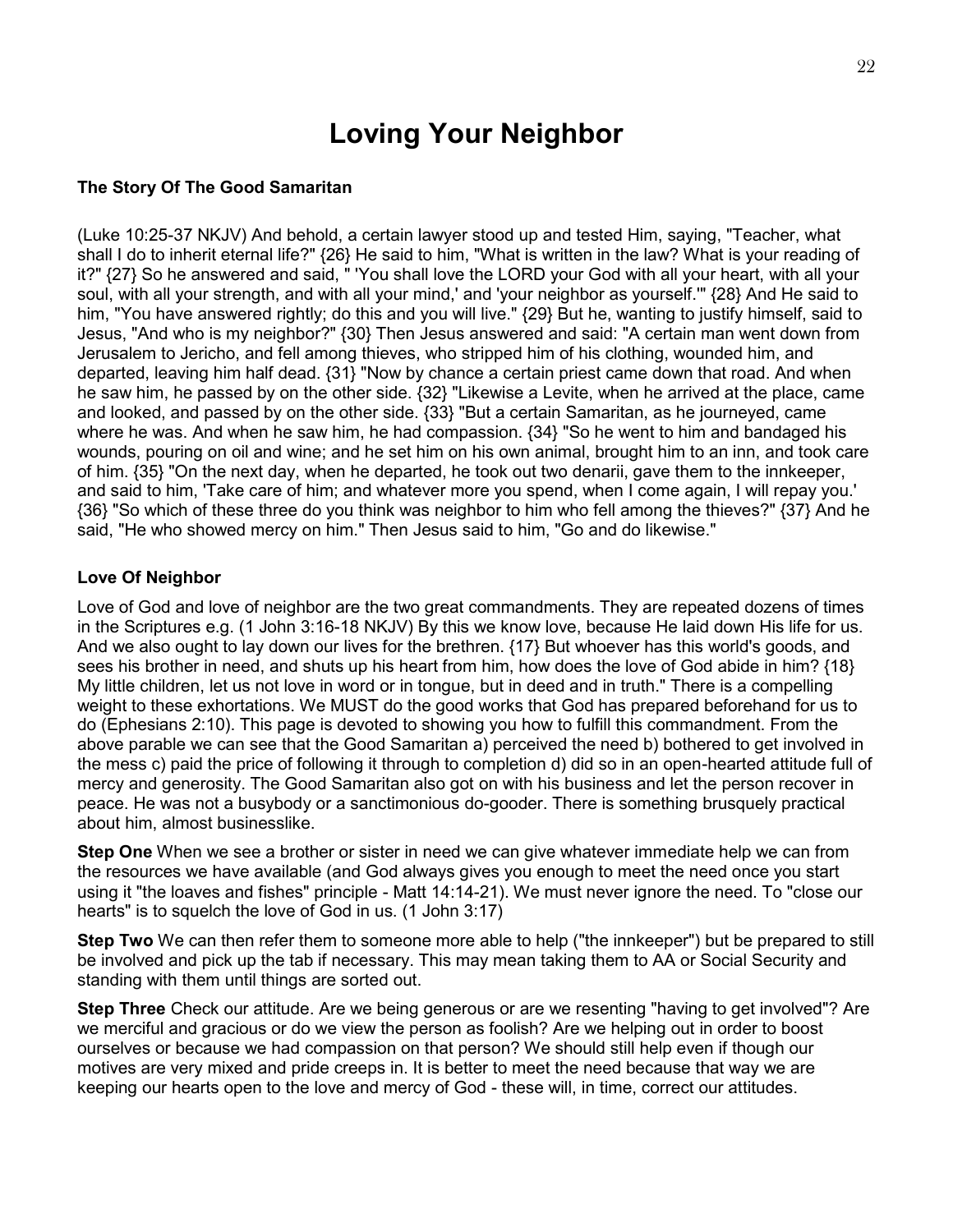May I suggest an set of priorities for Christian compassion -

- 1. Our spouse
- 2. Our children
- 3. Our aged parents
- 4. The church,
- 5. The basic needs of the world.

Here are some verses that underlie my order of priorities:

(Ephesians 5:28 NKJV) So husbands ought to love their own wives as their own bodies; he who loves his wife loves himself.

(1 Timothy 5:8 NKJV) But if anyone does not provide for his own, and especially for those of his household, he has denied the faith and is worse than an unbeliever.

(Mark 7:9-13 NKJV) He said to them, "All too well you reject the commandment of God, that you may keep your tradition. {10} "For Moses said, 'Honor your father and your mother'; and, 'He who curses father or mother, let him be put to death.' {11} "But you say, 'If a man says to his father or mother, "Whatever profit you might have received from me is Corban"; ' (that is, a gift to God), {12} "then you no longer let him do anything for his father or his mother, {13} "making the word of God of no effect through your tradition which you have handed down. And many such things you do."

(Galatians 6:9-10 NKJV) And let us not grow weary while doing good, for in due season we shall reap if we do not lose heart. {10} Therefore, as we have opportunity, let us do good to all, especially to those who are of the household of faith.

From Galatians we see that "doing good" is "especially" to Christians. From Mark we see that church comes behind parents, 1Timothy says that providing for one's family is absolutely basic to being a Christian and Ephesians that spouses hold a very high place indeed - as high as our own bodies.

This is a common sense order and may help you sort out your helping role. Do not use it as an excuse though! Remember we are exhorted in Galatians to "do good to all" .(Gal 6:10)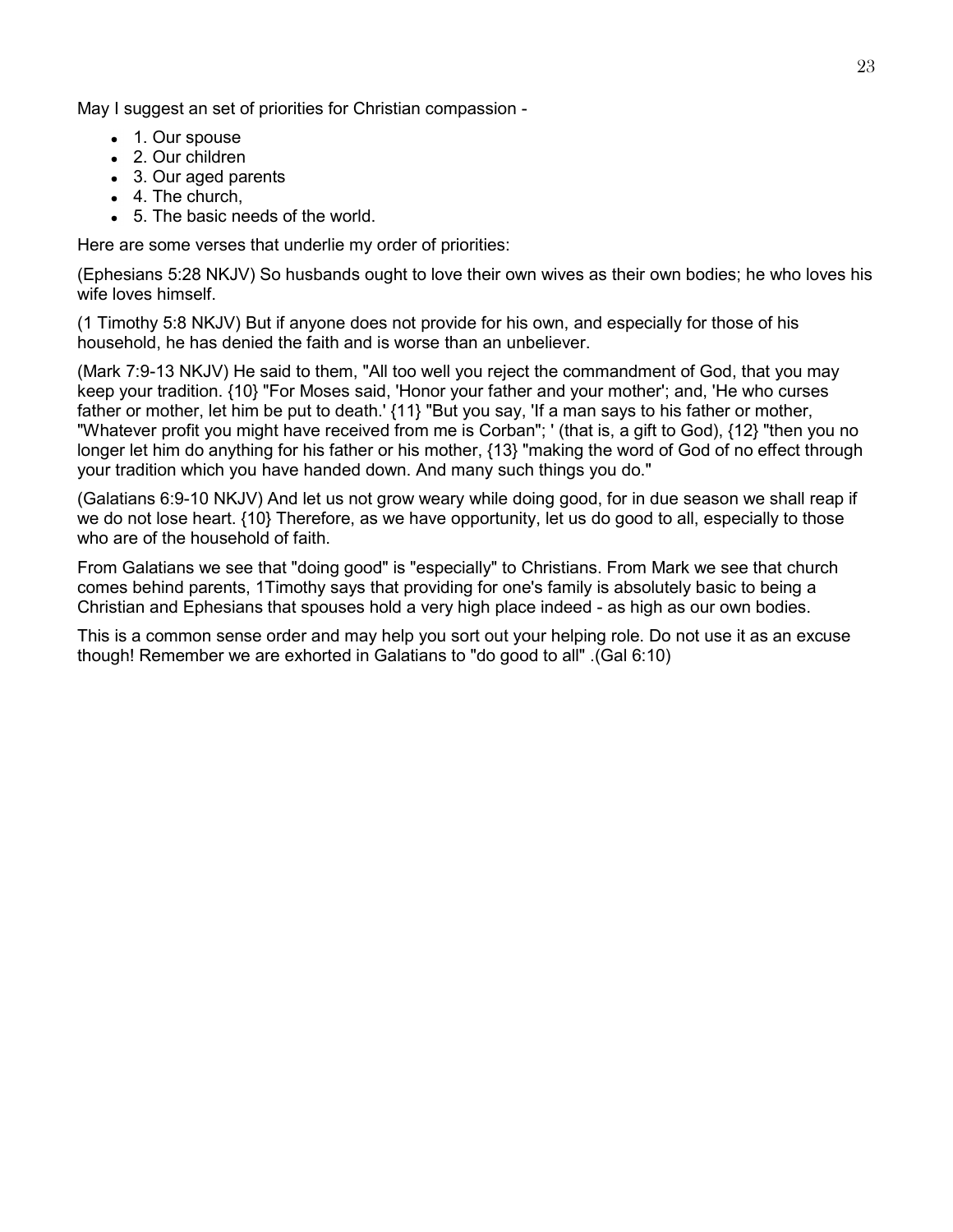# **How To Release The Holy Spirit Into Your Life**

#### **Bible Verses**

(Ephesians 5:18-21 NKJV) And do not be drunk with wine, in which is dissipation; but be filled with the Spirit, {19} speaking to one another in psalms and hymns and spiritual songs, singing and making melody in your heart to the Lord, {20} giving thanks always for all things to God the Father in the name of our Lord Jesus Christ, {21} submitting to one another in the fear of God.

(Luke 11:11-13 NKJV) "If a son asks for bread from any father among you, will he give him a stone? Or if he asks for a fish, will he give him a serpent instead of a fish? {12} "Or if he asks for an egg, will he offer him a scorpion? {13} "If you then, being evil, know how to give good gifts to your children, how much more will your heavenly Father give the Holy Spirit to those who ask Him!"

(Matthew 3:11-12 NKJV) "I indeed baptize you with water unto repentance, but He who is coming after me is mightier than I, whose sandals I am not worthy to carry. He will baptize you with the Holy Spirit and fire. {12} "His winnowing fan is in His hand, and He will thoroughly clean out His threshing floor, and gather His wheat into the barn; but He will burn up the chaff with unquenchable fire."

(Acts 2:33 NKJV) "Therefore being exalted to the right hand of God, and having received from the Father the promise of the Holy Spirit, He poured out this which you now see and hear.

## **Overview**

The aim of this article is to inform you of the transforming power of the Holy Spirit and to encourage you to live a life that either suddenly or gradually increases in victory and power. It is not the aim of this article to turn you into a charismatic or a Pentecostal. I want to show you some of what is available in the Kingdom of God and encourage to lay hold upon it. There is a lot more to church and the Christian life than hard work and duty. There is joy, there is peace of mind, there is a whole new fresh way of living in the gentle power of the Holy Spirit.

Here is a quick tour: We can ask God to give us the Holy Spirit (Luke 11:13) and to fill us with the Holy Spirit (Eph 5:18). Scripture tells us that Jesus "baptizes" us with the Holy Spirit (Matt 3:11,12, Acts 2:33), that is He pours it out in power on believers so they can function in the body of Christ (1 Cor 12:13). The prime work of the Holy Spirit is making believers like Jesus (Romans 8:26-31) and enabling them to minister to one another in love and truth (Ephesians 4:11-16). This involves spiritual gifts (1 Cor 12:1-11) being used in love (1 Cor 13:1-7) for mutual edification. Being filled with the Spirit is God's will (Eph 5:18) and is also a CHOICE we can make as an alternative to a lifestyle of dissipation (Eph 5:18). It produces true spiritual joy (Eph 5:18-21) and can be sought through prayer (Luke 11:9-13).

## **Asking God For The Holy Spirit**

Sometimes very precious spiritual things can be lost or "unclaimed". At one time the book of Deuteronomy itself was lost! Until it was discovered in the Temple by Josiah. Life in the power of God with the infilling presence of the Holy Spirit was a New Testament reality that, like the book of Deuteronomy, got "lost in the attic" for a long while. It is now being rediscovered by countless Christians. So they go searching, and those who seek, find and those who ask, receive and to those who knock the door shall be opened. We need to press into God for more and more of His Kingdom realities and a deeper filling with the Holy Spirit.

Believers receive the Holy Spirit at conversion and then ideally deepen their relationship with Him over the years. The "linkages" between the believer and the indwelling power of the Holy Spirit grow stronger and more effective. The believer grows in wisdom grace and power and from time to time experiences breakthroughs in their walk with God that I shall call "releases" of the Holy Spirit. We don't get "more of" the Holy Spirit in a quantity (you cannot get more of a person and the Holy Spirit is personal) but we get "more" in the sense of relationship and power. Love relationships can, in a way, be measured. Have you ever heard a wife can say to her husband "I want all of you ..." Thus from our perspective we can get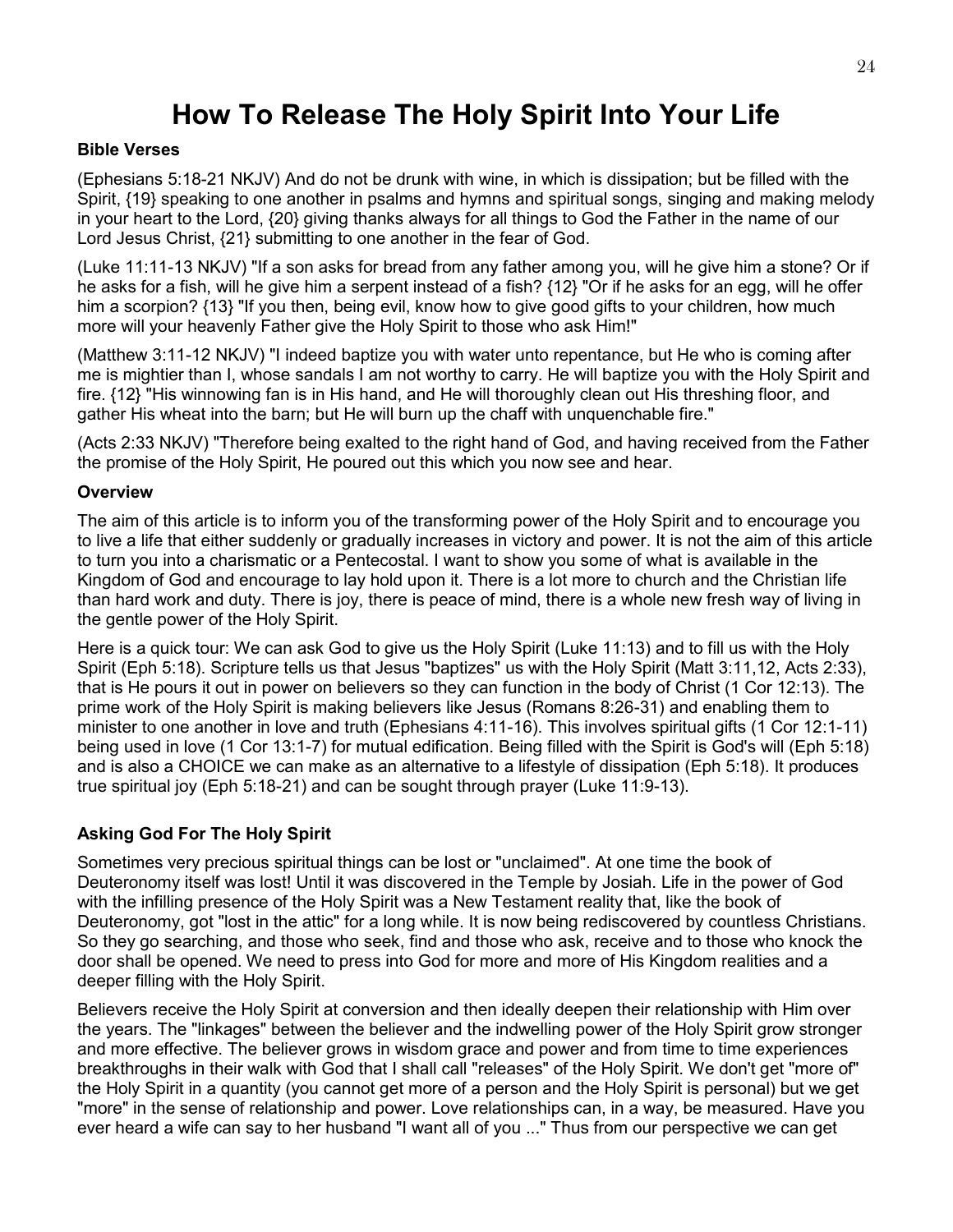"more of the Holy Spirit" that is sense the reality of His Presence with us more deeply and with greater reality. We can move into a deeper, stronger and more committed relationship full of peace, joy and power.

## **How Do We Do This?**

The release of the Holy Spirit into your life involves seeking, repenting and asking. There are many obstacles in our hearts that choke the Spirit's work. These include bitterness, anger, wrath, clamor, unbelief, being too controlling, immorality and involvement in pornography or the occult. You cannot have the fullness of Holy Spirit and bitterness. You will have to choose between the two.

(Ephesians 4:30-32 NKJV) And do not grieve the Holy Spirit of God, by whom you were sealed for the day of redemption. {31} Let all bitterness, wrath, anger, clamor, and evil speaking be put away from you, with all malice. {32} And be kind to one another, tenderhearted, forgiving one another, just as God in Christ forgave you.

As we seek the fullness of the Holy Spirit we will often become aware of areas that are contrary to His operation in us. As we repent of them then the Holy Spirit is no longer grieved and His joy fills us. In true revivals we see that there is always seeking God, there is always repenting and there is always asking for more and more of his Presence and power.

I do not have a "formula" for seeking, repenting and asking. I cannot tell you how long it will take or exactly what you should do. Some people are greatly assisted by certain forms of worship, others by fasting and self-denial, others by a daily quite time with God. Whatever the method you use it must involve earnest and diligent seeking, repenting and asking of God.

#### **Obstacles**

If its just that simple why is not revival, at least on the personal level, far more common? Because we tenaciously hold on to certain sins and attitudes that block the operation of God. We distrust the surgeon who can save us. For instance if we: nationalize certain sins away particularly those involving money or sex. Refuse to forgive people under the banner of "justice" place limits on how God can work today. Think we are respectable and do not need renewal. Despise renewal and the miraculous. Play around with the Scriptures, believing some and discarding some. Keep idols and occult items in our house "for cultural value" (see Deut 7:25) play with astrology, Wicca, fortune-telling or contact the dead. Think that if we let God in He will "make us missionaries in Tibet" and ruin our happiness. Think we are unworthy of God's love or of him doing anything wonderful in our lives. See renewal as being for "other people in other lands at other times", give up our pursuit of God far too easily. Invent theologies that have God as remote. Do not acknowledge Jesus as the only way to salvation. (Surprisingly common)

To address all these blockages one by one would be a very long article indeed! What we do need to do however is to stop sinning against God and start loving Him enthusiastically with our whole hearts. As we do this and repent of the above list of sins then a renewed life will become a real and wonderful possibility. God may renew people before they have fully repented of their involvement with the above sins but I have never seen renewal without at least some serious dealing with sin on the part of the person involved.

#### **Seven Steps**

To do this is a seven step process:

1. Acknowledge your sin before God. Tell God that He is righteous and just and that you agree with His assessment of your sin.

- 2. Acknowledge the sin's grip on you and your desire to be free of it forever.
- 3. Ask for God's forgiveness of your sin.
- 4. Ask Jesus to fill you with His Holy Spirit.
- 5. Make restitution and reconcile with those you may have hurt. If the sin is only between you and God